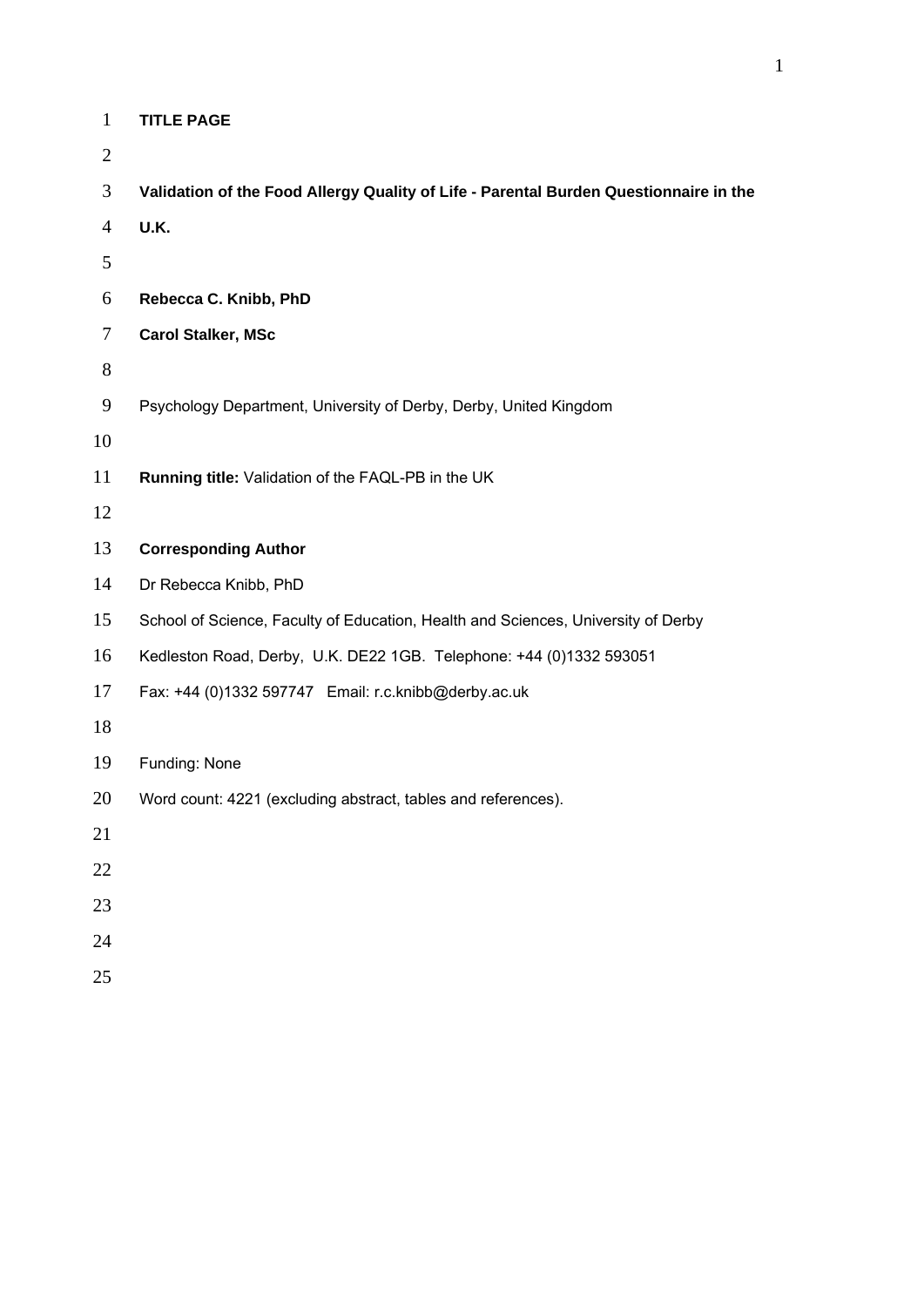#### **ABSTRACT**

- *Purpose*: Food allergy can have a profound effect on quality of life (QoL) of the family. The Food Allergy Quality of Life – Parental Burden Questionnaire (FAQL-PB) was developed on a 29 U.S. sample to assess QoL of parents with food allergic children. The aim of this study was to examine the reliability and validity of the FAQL-PB in a U.K. sample and to assess the affect of asking about parental burden in the last week compared to parental burden in 32 general, with no time limit for recall given. *Methods*: 1200 parents who had at least one child with food allergy were sent the FAQL-PB and the Child Health Questionnaire (CHQ-PF50); 63% responded. *Results*: Factor analysis of the FAQL-PB revealed two factors: limitations on life and emotional distress. The total scale and the two sub-scales had high internal reliability (all α>0.85). There were small to moderate but significant correlations between total FAQL-PB scores and health and parental impact measures on the CHQ-PF50 (p<0.01). Significantly greater parental burden was reported for the non-time limited compared to the time limited version (p<0.01). *Conclusions:*The FAQL-PB is a reliable and valid measure for use in the U.K. The scale 42 could be used in clinic to assess physical and emotional quality of life in addition to the impact on total quality of life. **Key words** food allergy; parental burden; quality of life, validity; reliability **Abbreviations used**  FAQL-PB: Food Allergy Quality of Life - Parental Burden Scale QoL: Quality of Life
- CHQ-PF50: Child Health Questionnaire Parent Form
-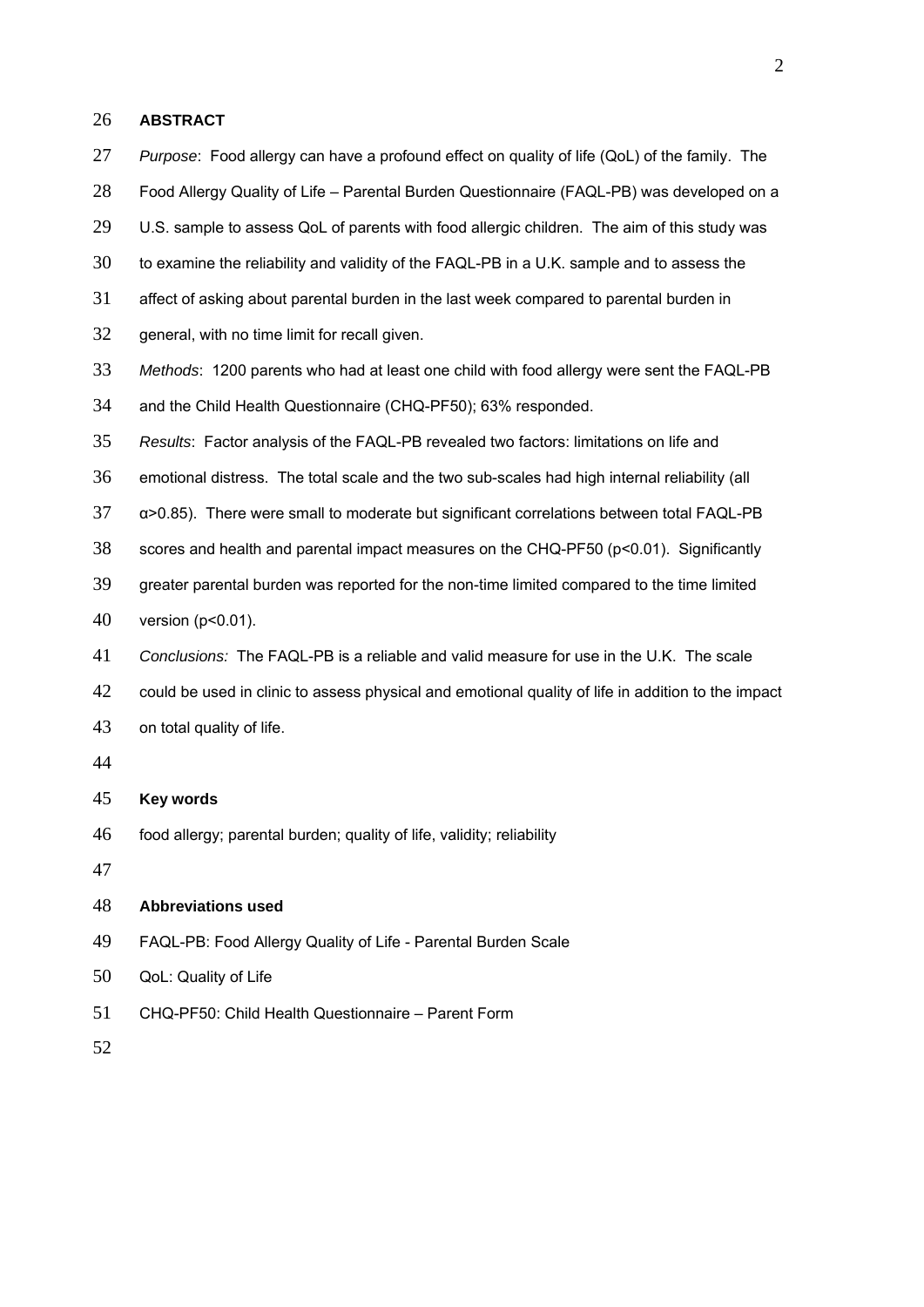## **INTRODUCTION**

Food Allergy is an immunologically-mediated adverse reaction to food, with the majority of reactions from milk, eggs, peanuts, tree nuts and shellfish [1]. There is no cure for food allergies and the only way to prevent an allergic reaction is constant vigilance and strict avoidance of the particular food. Symptoms can range from mild itching or a rash, treated with anti-histamine, to anaphylactic shock which includes swelling of airways, difficulty breathing, loss of consciousness and death if not promptly treated with adrenaline [1]. The prevalence of food allergies appears to be increasing and is currently thought to affect between 2% and 10% of the population in the U.K. [1-3].

Research has identified that those suffering from food allergy as well as those caring for food allergic children have a poorer quality of life (QoL) than either healthy controls or those suffering from other chronic conditions [4-10]. Sicherer et al [4] reported parents of children with nut allergy reported lower scores than a healthy norm group for general health perception, had greater distress and worry for their child's condition and felt there were greater limitations and interruptions to family life. Marklund et al [6] compared parents of food hypersensitive school children with parents of children with no allergic disease and found that the former reported a significantly greater impact on parental emotions, parental time and family activities. A study in the U.K. [7] demonstrated that having a child with peanut allergy 72 particularly affected the mothers, who had poorer quality of life and higher stress and anxiety levels than fathers. More recently a study also found that mothers of food allergic children reported poorer overall quality of life and had a poorer social relationships than mothers of healthy children [10].

The majority of these studies used generic QoL measures and recently validated food allergy specific quality of life measures have been published [11-14]. Gerth van Wijk [15] has suggested that this is an area that would benefit from the development and validation of more specific measurements, particularly for the affect of a child's food allergy. In order to address 81 this, Cohen et al [16] developed the food allergy quality of life parent burden questionnaire (FAQL-PB), which was validated on a sample of 352 parent participants from the USA. This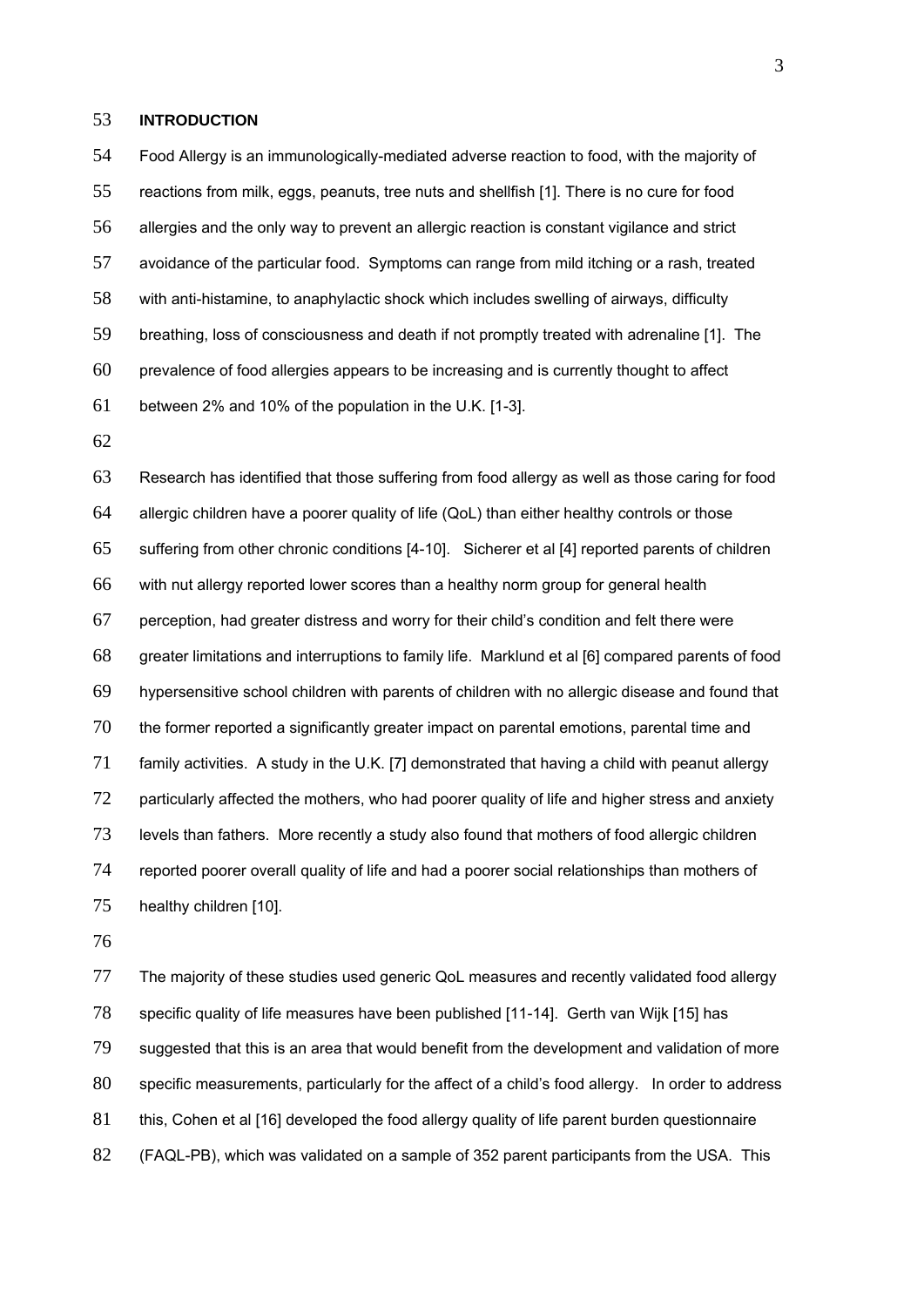process highlighted that further development was needed to overcome methodological issues 84 and validation was also needed on other populations. The aim of the present study was to validate the FAQL-PB on a sample of parent participants from the U.K. As the scale was developed in the U.S. there may be environmental or cultural differences or differences in health care regarding food allergy which means that the items developed are not valid in other countries [17]. By establishing if the FAQL-PB is a valid measure in the UK it will ensure it can be utilised in further studies and interventions which aim to improve QoL in parents of children with food allergies.

92 In addition Cohen et al [16] noted that it may be useful to look at whether the time span

participants are given to report the burden of food allergy has an effect on the results.

Therefore in this study a proportion of participants were asked to respond to how their child's

food allergy had affected their life in general (with no time span given) and other participants

were asked to record impact they had experienced over the previous week (as stated in the original version of the scale).

## **METHODS**

#### **Design**

This was a questionnaire based cross-sectional design and involved the administration of a 102 questionnaire pack consisting of questions designed to ascertain demographic information, the Food Allergy Quality of Life- Parental Burden questionnaire (FAQL-PB) to identify levels of parental burden and the Child Health Questionnaire – Parent Form (CHQ-PF50) to measure child's health.

#### **Materials**

## *The Food Allergy Quality of Life – Parental Burden scale (FAQL-PB)* [16]

The Food Allergy Quality of Life – Parental Burden (FAQL-PB) scale is a 17-item instrument.

It utilises a 7-point Likert scale ranging from 1 (not troubled) to 7 (extremely troubled).

Questions include issues concerning going on vacation, social activities and worries and

112 anxieties over the previous week. The number circled for each question is summed to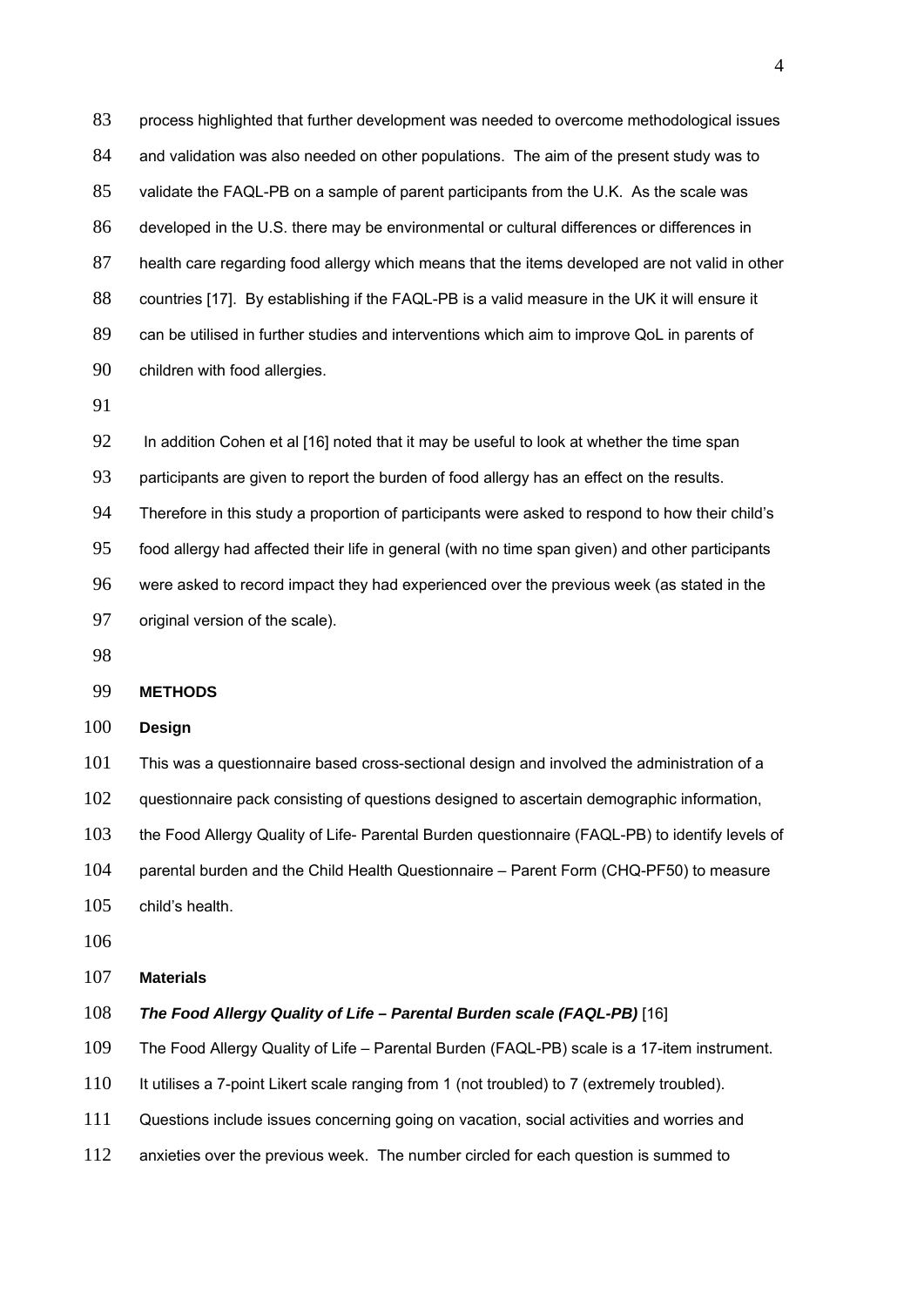113 provide a total continuous score with a higher score indicating greater burden on the family. 114 Scores can range from 17 to 119 or can be divided by 17 to obtain a mean total score from 1

115 to 7. Internal validity has been reported as strong (Cronbach α, 0.95) [17].

116

117 In the present study the FAQL-PB scale was modified, for a sample of participants, to look at 118 how the child's food allergy affects parents when no time limit for recall is given. For 119 example, a question with a time limit stated 'In the past week, how troubled have you been 120 that your child may not overcome their allergy?' For the modified version the words 'In the 121 past week...' were removed and parents were asked to rate each item based on how they felt 122 each item affected them in general. This allowed participants to answer without being 123 restricted to just recalling what had happened in the past week. This is in line with issues 124 identified by Cohen et al. [16] who noted that participants mentioned that sometimes their 125 results were affected by what they had been doing in the previous week and if that wasn't 126 typical of their normal routine then that may not accurately reflect the parental burden. In all 127 versions the word 'holiday' was used instead of the word 'vacation' as the former is a term 128 more generally used in the U.K.

129

## 130 *The Children's Health Questionnaire – PF50* (CHQ-PF50) [18]

The Child Health Questionnaire-Parent Form - 50 is a frequently used basic generic health 132 measurement tool, which is used to examine physical and psychosocial functioning in 133 children; it has been validated for parents of children aged 5 – 18 years and was used by Cohen et al [13] in their validation study. It consists of 15 subscales (with 1 to 6 items in each sub-scale) which measure functioning on a range of physical and psychosocial dimensions. Items are rated on 4 to 6 point Likert scales with responses typically ranging from limited a lot to not limited at all. Scores are summed and then divided by the number of items within the 138 scale to obtain a mean score for each sub-scale; a lower score indicates poorer child health. It has been validated on both clinical and non-clinical samples and has excellent reliability 140 with Cronbach's  $\alpha$  >0.85 for child and parent normal sub-sample groups and >0.84 for an asthma clinic population [18]. Internal consistency for this sample of U.K. parents was good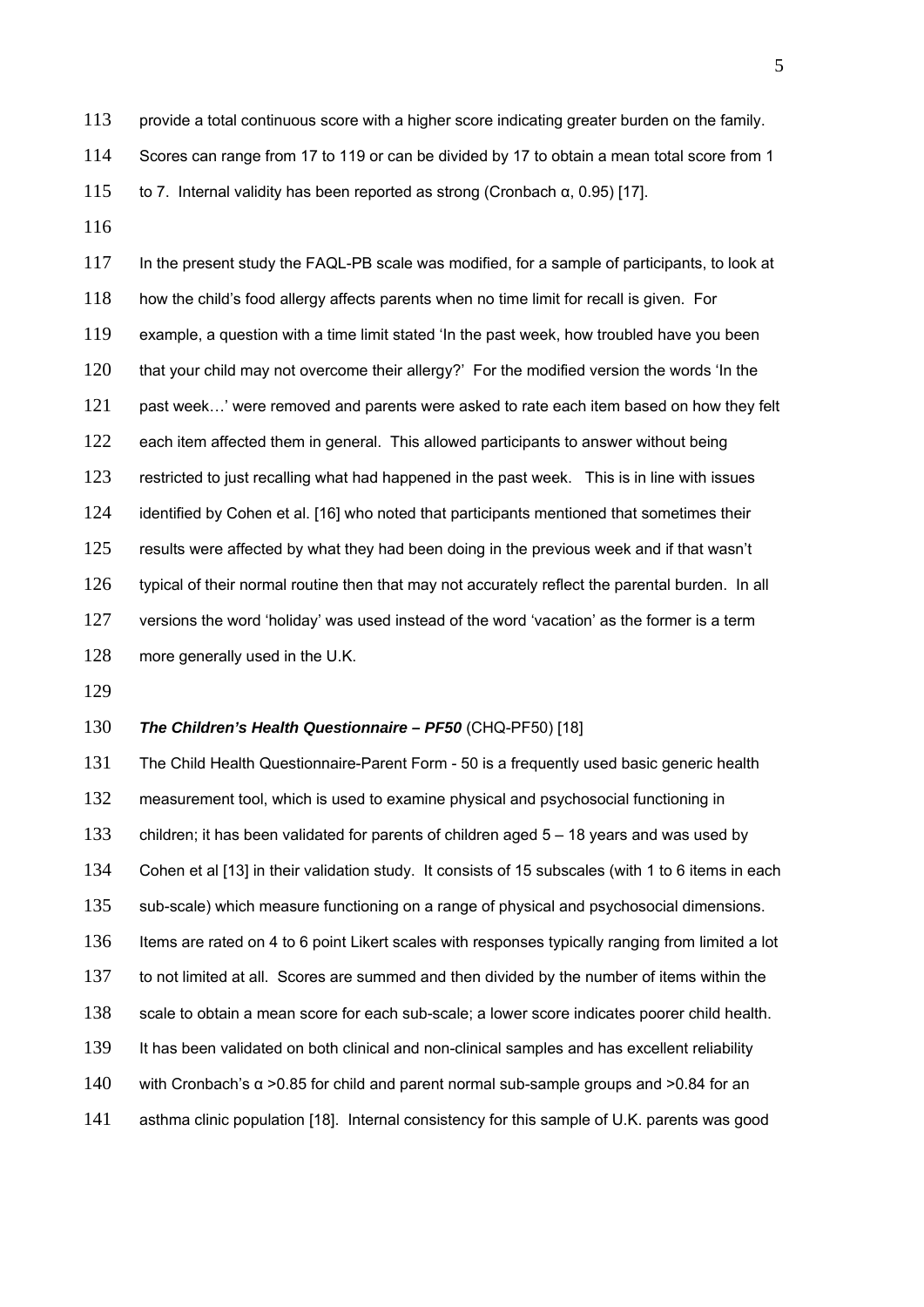142 with alphas ranging from .76 to .92, apart from two sub-scales measuring parental impact-

143 emotional ( $\alpha$ =.67) and general health perceptions ( $\alpha$ =.63).

## *Demographic and food allergy questionnaire*

146 A demographic questionnaire consisted of a series of closed response questions to gather

147 details about the foods, symptoms and severity of food allergy suffered by each child and

- demographic information about the child and parent completing the scales. This questionnaire
- was designed by the researcher, based on questionnaires used in previous published
- research [19].

152 Parents also answered two expectation of outcome questions, following what had been used

by Cohen et al [16]. These were "How great do you think your child's chance is of having a

serious reaction upon ingesting the food(s) to which s/he is allergic?" and "How great do you

think your child's chance is of dying if your child should ingest food(s) to which s/he is

allergic?" These were answered on a 7-point Likert scale (no chance, very small chance,

small chance, moderate chance, large chance, very large chance, always).

## **Participants**

Participants were all parents of children with food allergy, identified through the Anaphylaxis Campaign, U.K. This is a charity that offers support predominantly to parents of children with food allergy. In order to comply with data protection, ethical and confidentiality guidelines the charity were provided with the questionnaire packs to distribute; this ensured that the researchers had no access to identifiable personal information about the sample. The charity were responsible for selecting 1200 of their members from their database to whom they sent packs out, 754 were returned (a response rate of 63%).

#### **Procedure**

Questionnaire packs were sent to 6 members of The Anaphylaxis Campaign for pilot testing

and all participants stated the instructions and questions were clear. The Anaphylaxis

Campaign U.K. was then asked to post questionnaire packs out to a random sample of 1200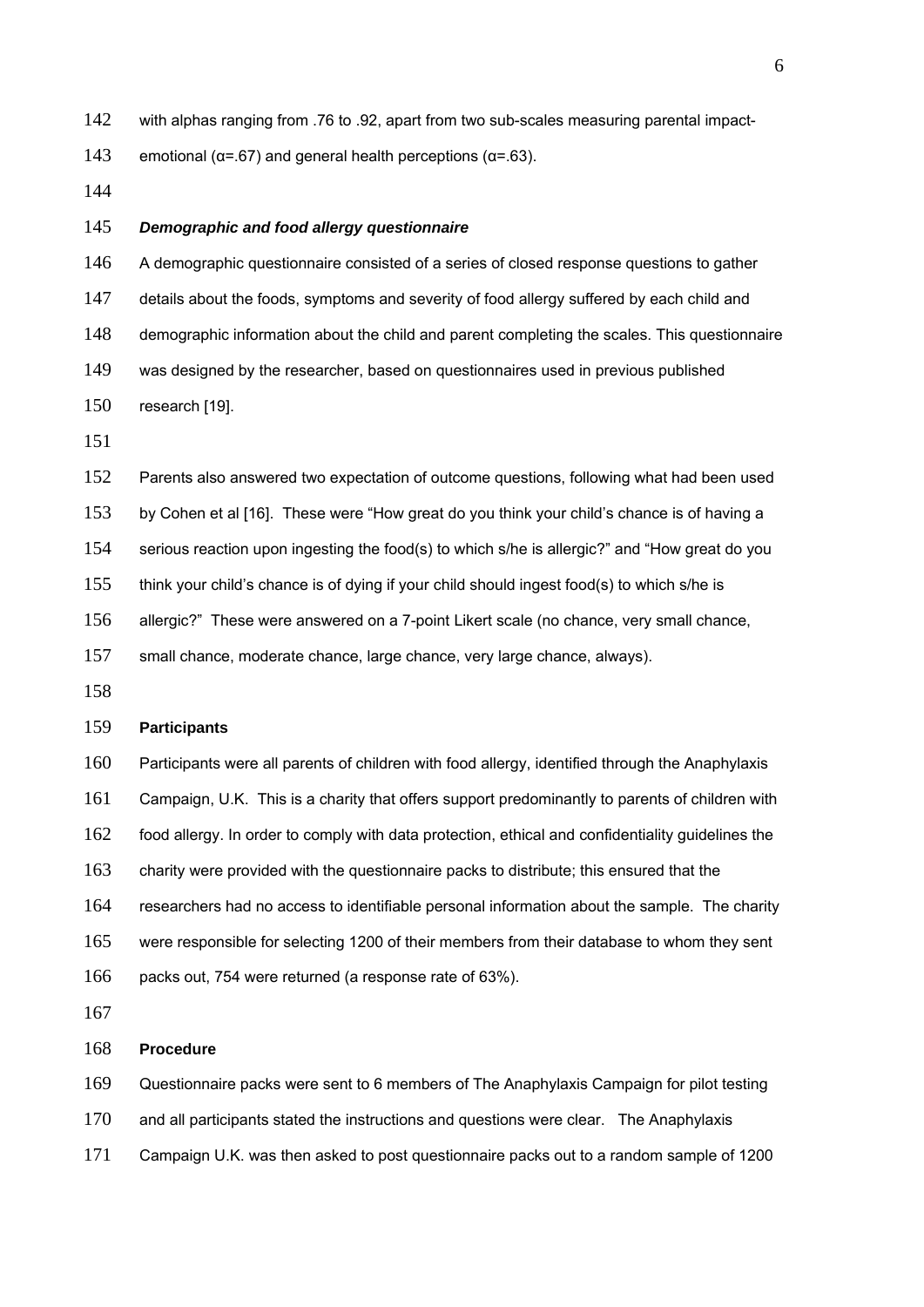members, which equates to approximately 20% of their members. Questionnaire packs were

delivered to The Anaphylaxis Campaign with the two versions of the questionnaire placed in

the packs in a random order and the Campaign was asked to send these to a random

selection of 1200 parents from their database of parents who had children with food allergy.

The packs included a cover letter explaining how to take part in the study, ethical

considerations and how to return the questionnaires. Participants were asked to complete the

questionnaires and place them in a postage paid envelope addressed to the lead researcher.

As the study was anonymous no follow-up of non-responders was conducted.

#### **Ethical considerations**

The study was conducted in accordance with the British Psychological Society's Code of Ethics and Conduct [20] and was approved by the Department's Psychology Research Ethics Committee and the Medical Advisory Board of the Anaphylaxis Campaign. All participants gave their informed consent to take part in the study.

## **Data Analysis**

Data was analysed using SPSS version 18.0. There were no floor or ceiling effects for any of the items in the FAQL-PB. Kolmogorov-Smirnov tests were run to assess normality, which revealed most scale scores were not normally distributed, although the FAQL-PB total score was within accepted levels for skewness. Non-parametric tests were therefore conducted.  $192 \gamma^2$ squares and Mann Whitney U tests were conducted to assess differences between demographic information in the two groups of participants. Principle Components Factor analysis with an orthogonal varimax rotation was conducted on the FAQL-PB. This 195 exploratory method was chosen as factor analysis had not previously been applied to this scale and so there were no hypotheses regarding presence of sub-scales. The determinant for the correlation matrix was 0.2 showing that there was no multicollinearity in the data. The Kaiser-Meyer-Olkin measure of sampling adequacy was 0.955 and the Bartlett's test was 199 significant ( $\chi^2$  (136) = 9520.48, p<0.001), indicating that patterns of correlations are relatively compact and factor analysis should produce distinct, reliable and meaningful factors [21].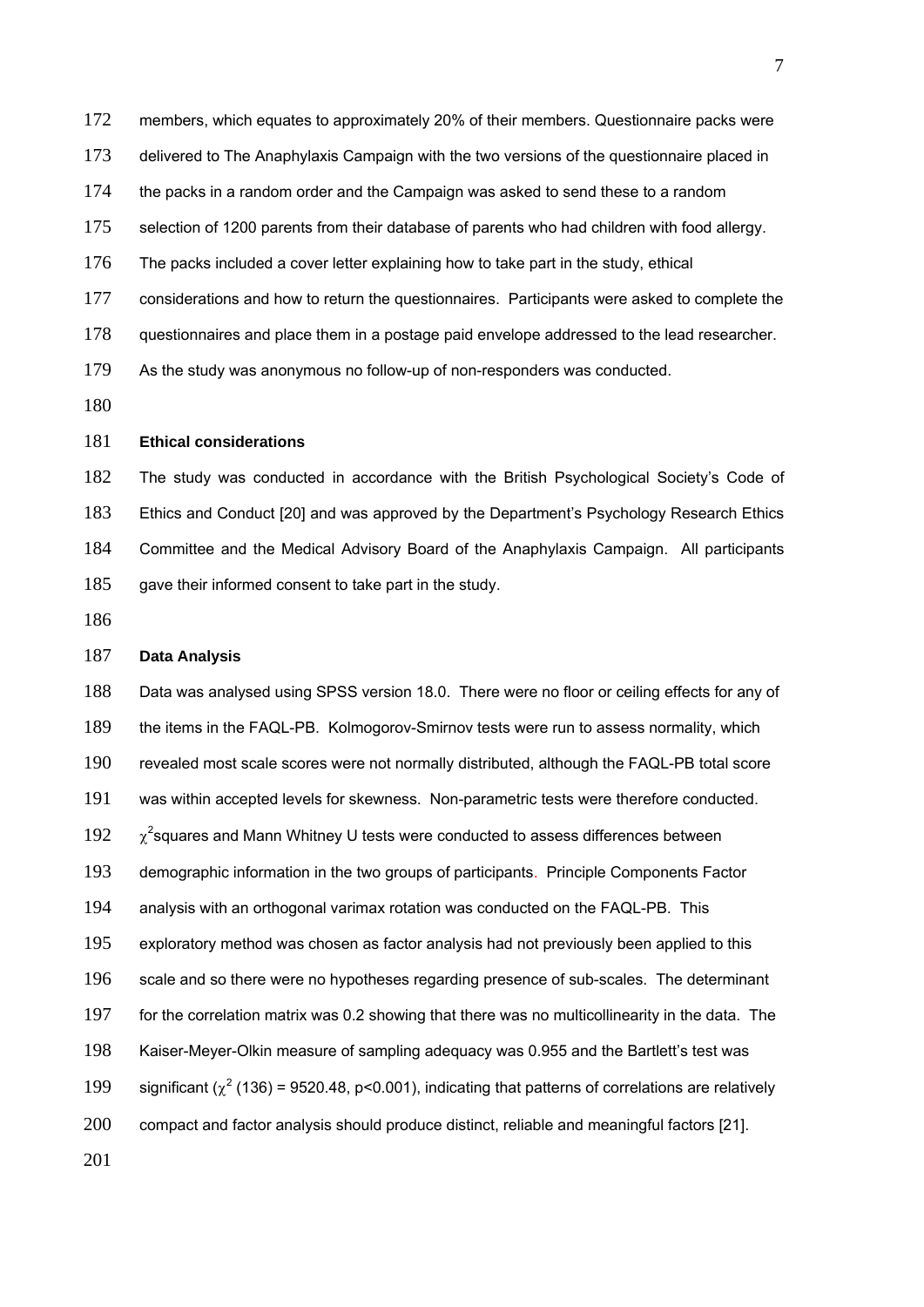202 Reliability analysis was conducted on the FAQL-PB in order to ascertain Cronbach's  $\alpha$ coefficient for each version of the scale. In order to assess convergent validity Spearman's bivariate correlations were conducted between the FAQL-PB questionnaire mean total score and the CHQ-P50 mean sub-scale scores and with the expectation of outcome mean scores. 206 A priori hypotheses were set regarding reliability and validity of the scale, following criteria set 207 out by Pesudovs et al. [22] and the results reported by Cohen et al. [16]. We expected Cronbach's alpha of >0.7 and <0.9 and moderate convergent validity correlations of >0.3 with sub-scales measuring similar aspects to the scale, including affects on parent's time, emotions, activities and general health. We expected low correlations <0.3 with the other 211 sub-scales. Mann Whitney U tests were conducted to see if there were different total burden 212 scores for the FAQL-PB and the modified FAQL-PB. Due to the number of comparisons run Bonferonni corrections were applied to reduce Type I errors which reduced the accepted alpha level to 0.01.

# **RESULTS**

## **Characteristics of respondents**

A total of 444 parents returned the time limited questionnaire (63.4% response rate) and 310 with no time limit (62%) were returned. The majority (92.5%) were completed by the mothers 220 of children with food allergy. Demographics and food allergy characteristics of the time 221 limited and no-time limited group were not significantly different apart from children with 222 allergy being slightly younger in the no time limit group and number of children in the family 223 being slightly higher in the time limit group (Table 1). Almost all respondents stated that their 224 child's food allergy had been clinically diagnosed by skin prick, blood test or food challenge (98.7%). The remainder stated their child's allergy had been diagnosed by clinical history 226 only (Table 1). Children suffered mainly from an allergy to peanut and tree nuts (37%), peanut only (14.8%), tree nut only (1.9%), dairy (9.4%), egg (15.6%), fish (4.2%), fruit (6.8%) and sesame (0.4%). Symptoms included facial swelling (25.5%), hives (14.9%), itching or a rash (20.9%), breathing difficulties (15.8%) and 22.9% had suffered anaphylactic symptoms. 

#### **Factor Structure of the FAQL-PB**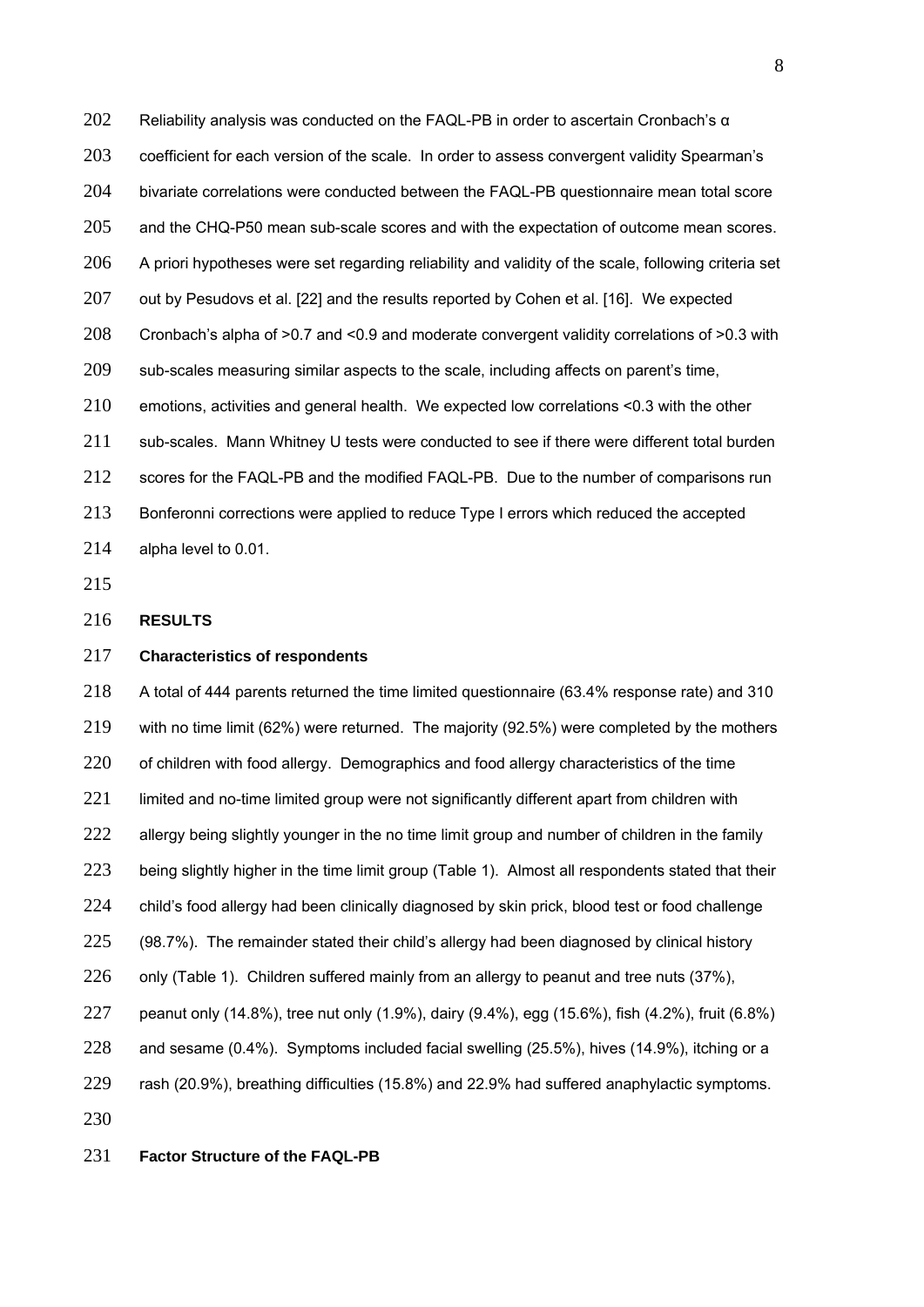232 Principal Components Factor Analysis with varimax rotation was conducted to look at the factor structure of the FAQL-PB with and without a time limit and on the overall group. All analyses provided the same solution; therefore results of the whole group are reported here. The analysis revealed two factors with eigenvalues over one. The component transformation 236 matrix was symmetrical showing that the two factors were not correlated. An oblique rotation 237 was run and produced factor loadings that were virtually identical. As the transformation matrix was symmetrical the varimax rotated solution was retained.

240 Table 2 shows both factors with factor loadings, eigenvalues and the variance explained. All 241 items had factor loadings of >0.4 apart from item 15: "How troubled have you been about 242 concerns for your child's nutrition because of their food allergy?" This item also had the lowest corrected item-total correlation (0.50) and inter-item correlation (0.28). However, the loading for this was adequate at 0.39. Two items had cross loadings (loadings in brackets in 245 Table 2) and were assigned to the factor with the highest loading. The first factor consists of 246 11 items and relates to emotional distress with questions such as "How troubled have you 247 been by sadness regarding the burden your child carries because of their food allergy?" The second factor consists of 6 items and refers to limitations on life such as "If you and your family were planning a holiday/vacation, how much would your choice of holiday/vacation be 250 limited by your child's food allergy?"

## **Internal reliability of the questionnaire**

253 Cronbach's alphas were excellent for the overall scale for the whole group and for the time limited and no-time limited groups (all α > 0.94), although the very high alpha indicates some possible redundancy within the scale. Internal consistency was also good for the two domains revealed in the factor analysis (Table 3). Alphas in all versions dropped if any items were deleted (apart from item 15, although this only increased alpha by 0.03), demonstrating all items were important to the scale. Inter-item correlations were above 0.30 for all items (apart from item 15 which was 0.28). Corrected item-total correlations were above 0.50 for all items. Guttman split-half coefficients were >0.90 for both versions of the scale and for the whole group.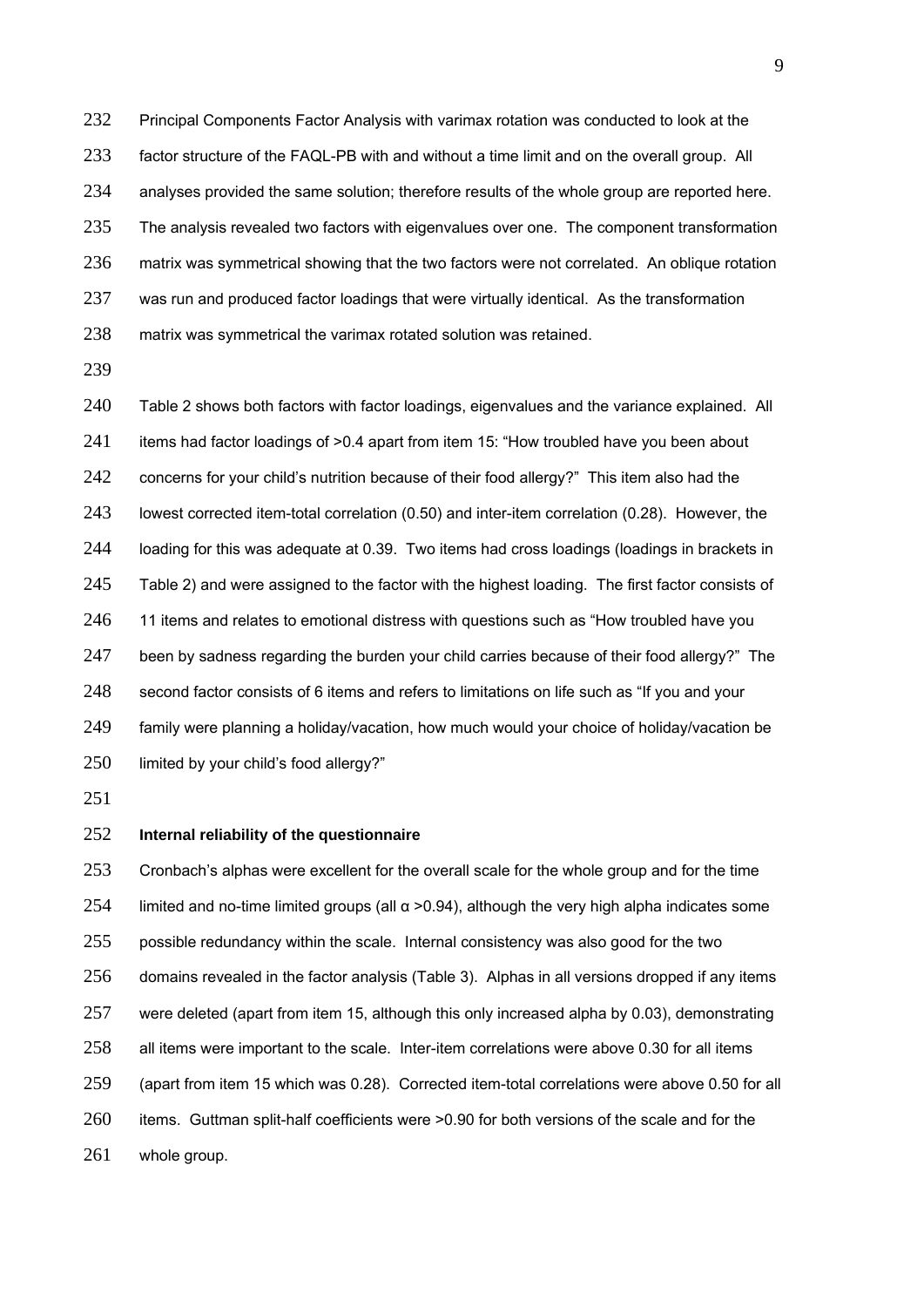#### **Convergent validity of the scale**

The total mean score for the FAQL-PB was significantly negatively correlated with all sub-

scales of the CHQ-PF50, apart from changes in health and family cohesion (Table 4). As

expected, correlations were small to moderate. The same pattern was found for the time

limited and no-time limited versions of the scale, except in addition the time limited version did

not correlate with self-esteem and the no-time limited version did not correlate with global

behaviour. Total FAQL-PB mean score also correlated significantly with both expectation of

outcome questions and the mean of the expectation of outcome questions, demonstrating

- 271 food allergy specific construct validity (Table 4).
- 

## **Discriminative validity of the scale**

# *The whole group*

275 There was a significant difference between mean FAQL-PB scores depending on whether you were married/co-habiting or single/divorced/widowed, with the latter having a significantly higher burden score (p<0.001) (Table 5). Employed parents had significantly lower scores 278 than unemployed parents (p=0.003) and parents of children with only one food allergy scored lower than parents of children with more than one food allergy, (p=0.006). Parents of children who suffered from anaphylaxis also scored higher than parents of children who did not, (p=0.002) (Table 5).

## *Time and no-time limited version of the scale*

284 The time limited version of the scale discriminated along marital status with married parents

scoring significantly lower than those not married, divorced or widowed, (p=0.01). Parents

who worked scored significantly lower than parents who did not work, (p=0.01) (Table 5).

There were no other significant differences at the p<0.01 level for this version of the scale.

288 The no-time limited version only discriminated along marital status (p=0.002) (Table 5).

Neither version of the scale differentiated between gender of child, number of children with

food allergy, number of allergies and presence or not of atopy and anaphylaxis. Comparisons

291 for carrying medication could not be made due to low numbers of those who did not.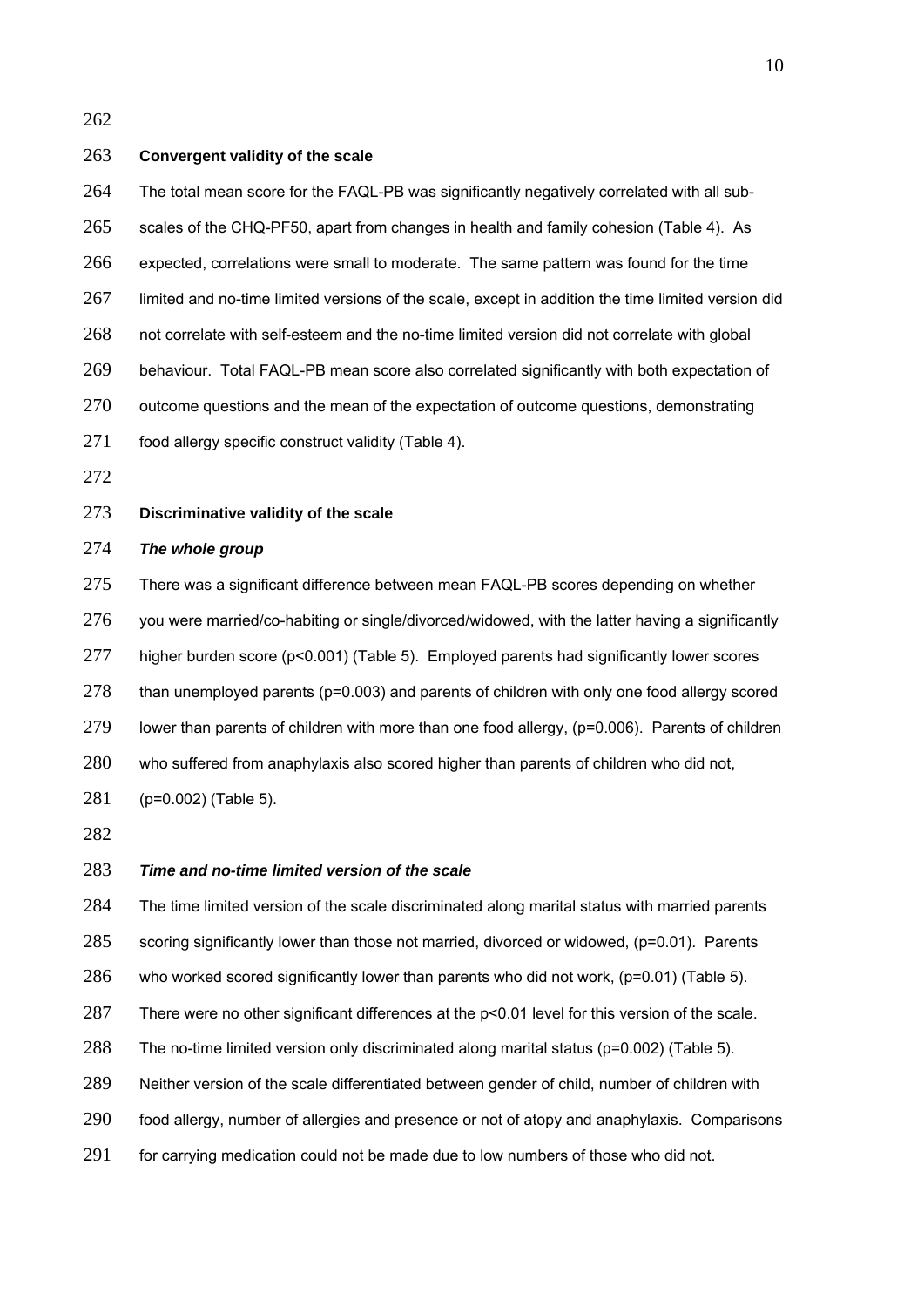#### *Parental burden with and without a time limit*

The mean FAQL-PB score for the whole group was 69.99 (S.D.=23.17). It has been suggested [23] that a score difference of 0.5 in a questionnaire with a 7-point Likert scale is the smallest difference in score which patients would perceive as beneficial and would mandate a change in the patient's management [24]. Mean item scores ranged from 1.12 to 298 7, indicating that all parents in this sample were over the threshold for minimal important difference, although caution should be exercised as this measure is more often used in longitudinal studies to measure change after an intervention [25]. Mann Whitney U Test showed that participants in the no-time limited group reported significantly poorer quality of 302 life (total mean score=79.9; S.D.=20.0) than those in the time limited group (mean=63.3; S.D.=22.9), (p<0.001). Total mean scores in the no-time limited group were significantly higher than the time limited group along a number of demographic and food allergy parameters (Table 5) (all p<0.001).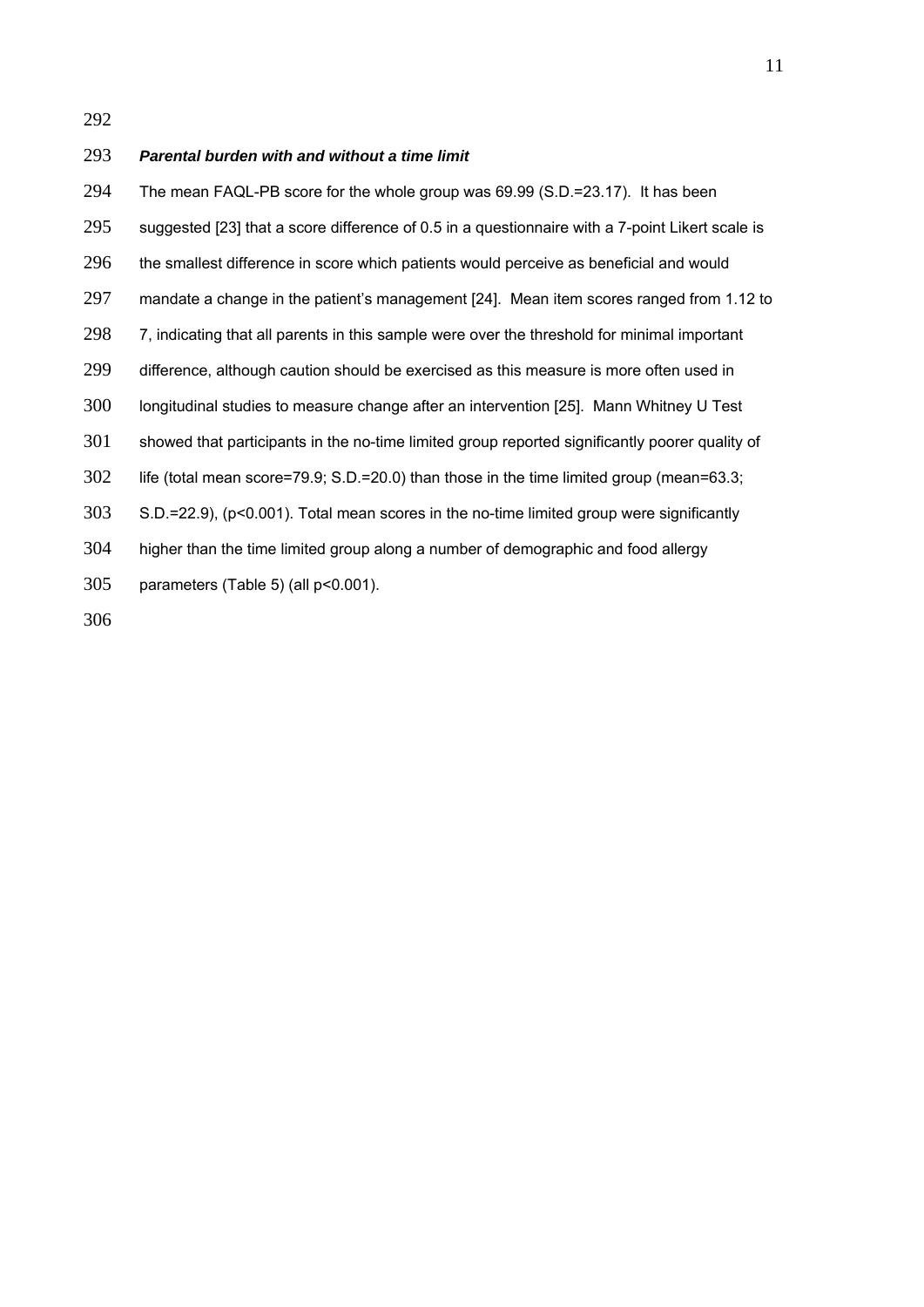#### **DISCUSSION**

The FAQL-PB has previously been shown to be a reliable and valid tool to use in a U.S. sample of parents. The aim of the present study was to investigate the generalisability of the scale to a U.K. sample, using support group parents of children with food allergy. The study also aimed to investigate whether the length of time a parent is asked about the burden of food allergy has an impact on the level of burden they report. The results demonstrated the scale to have excellent internal consistency with high alpha levels in both the time limited and non-time limited versions and across the whole group. The high Cronbach's alpha for the scale does suggest there may be some redundancy in the scale and a shorter one, more ideal for clinical use, could be developed while retaining the overall reliability and validity of the scale. Factor analysis demonstrated that the scale may be measuring two types of parental burden: limitations on life and emotional distress. Both of these domains had excellent internal reliability in both versions of the scale. It may therefore be possible to adapt the scale to incorporate 2 sub-scale scores as well as an overall score in order to provide more information on the type of parental burden that is most salient, particularly as factor analysis revealed that these two latent variables were not correlated and so measured different aspects of the parent burden construct. Similar results have been found in a study assessing QoL in Chinese families [26]. Leung et al's factor analysis of the FAQL-PB also 325 resulted in two factors with broadly the same items loading onto each factor. They found a smaller number of items loading onto factor two but identified that one factor concerned social limitations and the other concerned emotional impact and food anxiety, similar to the present study. Confirmatory factor analysis will need to be conducted on the scale before the factor structure of the scale can be confirmed.

The scale demonstrated good cross-sectional convergent validity with significant correlations with most of the sub-scales of the CHQ-PF50. In most cases the strength of the correlations was weak to moderate; this was expected and suggests the scale is not merely measuring parental burden associated with general health. The strongest correlations were with general health perceptions, parental impact –time and parental impact-emotional and family activities, areas found to significantly correlate with the original U.S. sample [16]. Interestingly, no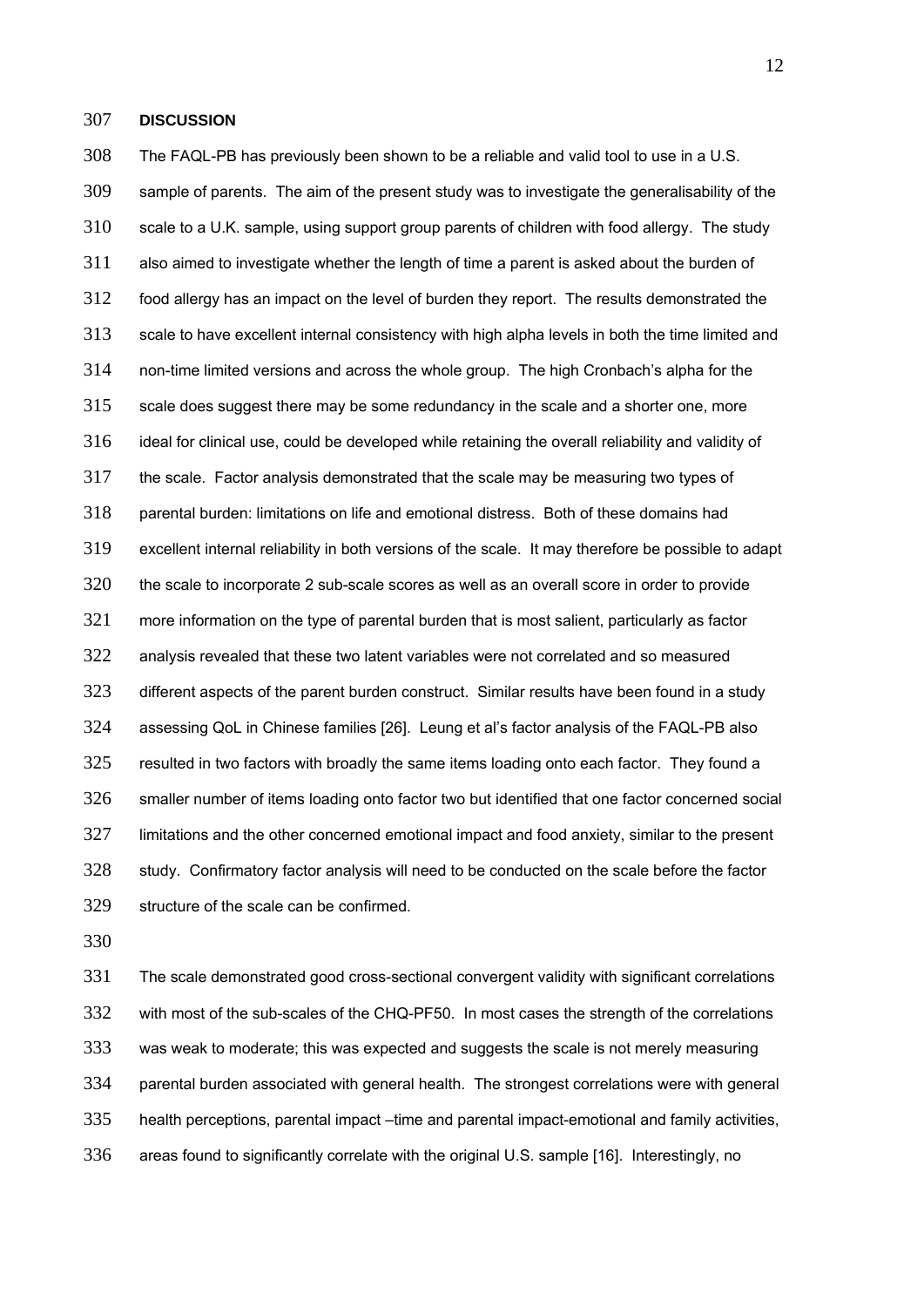version of the FAQL-PB scale correlated with changes in health or family cohesion, which is different to findings of other studies. Marklund et al [6] found that food hypersensitive children with food-induced breathing difficulties reported improved family cohesion. Similarly, Sicherer et al [4] found family cohesion to be stronger in families with a peanut allergic child compared 341 to healthy norm population scores. This may be because changes in health and family cohesion are measured using only one item in the CHQ-PF50 which can reduce reliability or because the present study was not restricted to children with peanut allergy or breathing difficulties. Changes in general health may also not be sensitive to differences in burden associated with food allergy. More recent studies have also failed to find an association between quality of life and family cohesion [13] and so further research is needed to understand its relationship with families with food allergy.

The scale demonstrated good convergent disease specific validity with significant correlations with the expectation of outcome questions. The strength of the correlations were similar to 351 that found previously by Cohen et al [16] although were slightly less strong than correlations found in the development of other health related quality of life scales using these expectation of outcome questions [27]. The scale was able to discriminate between some demographic characteristics, however, despite previous research highlighting the importance of gender in food allergy [4], there were no differences in scores depending on gender of food allergic child 356 or gender of parent. This is probably due to the very low number of fathers completing the scale and due to the FAQL-PB measuring burden on the whole on the family, rather than the QoL of the child (which is where gender differences have been found in previous studies). This may mean that burden on family is not influenced by the gender of the child.

Removing the time limit had a significant impact on the level of burden reported. This version 362 of scale may therefore be useful to gauge how the child's food allergy affects all areas of family life as it is not restricted to just looking at what has occurred over the previous week and would be relevant for a first time use in clinic or for research purposes. This idea was supported in that some parents that returned the time-limited version of the questionnaire stated that they felt restricted reporting how they had felt over the past week and that this did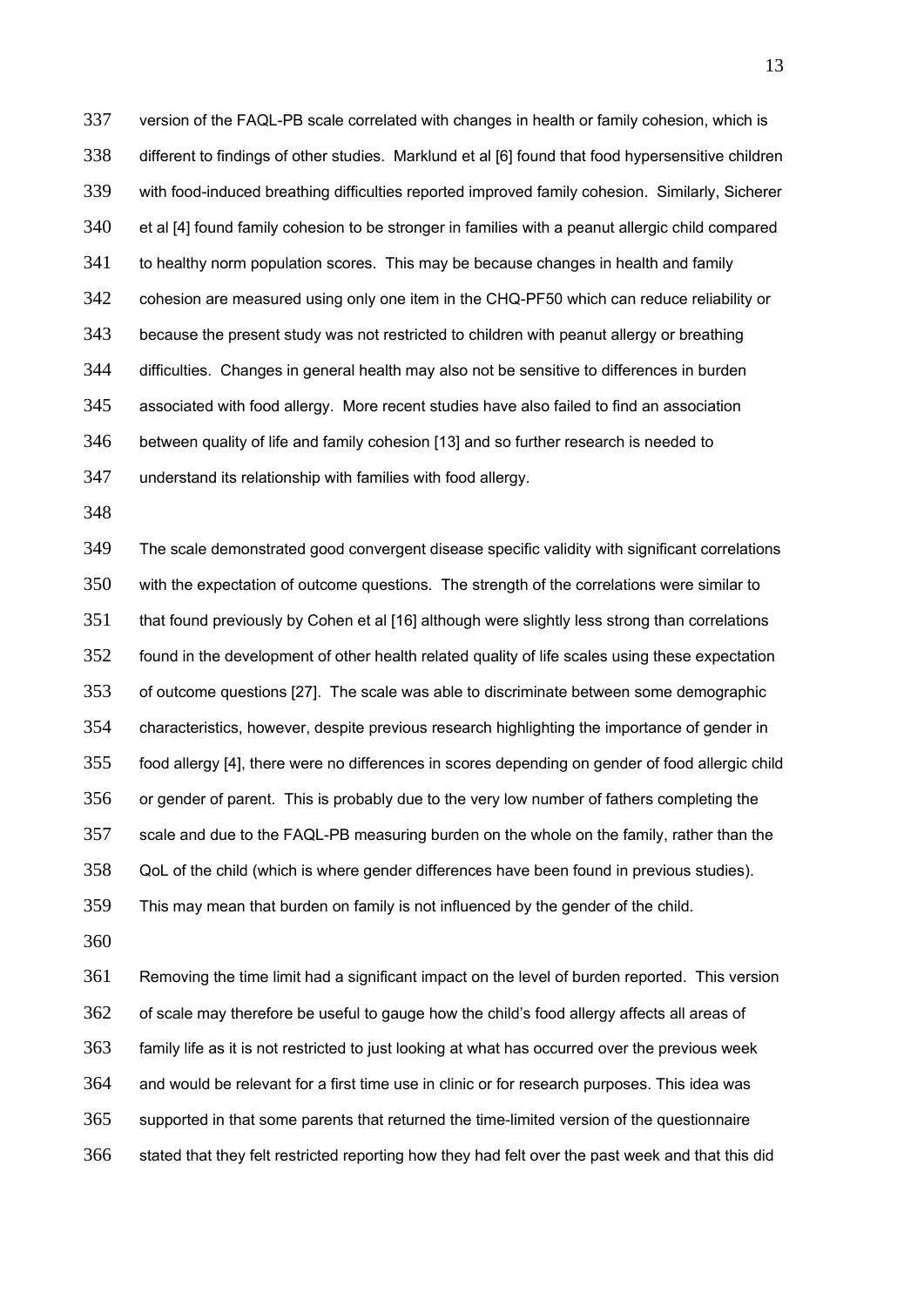not give a accurate representation of their levels of parental burden. Having a time limit of one week could affect results gained from the scale in two ways. Parents may have an untypical week and be planning a holiday or a social outing in the week preceding completion of the scale, possibly increasing burden scores, or may not be doing something they usually do thus reducing their burden scores. Completing the scale over school holidays may also affect the scores. So looking at burden in the previous week may be a useful clinical tool to assess burden felt at that moment in time but may not accurately reflect the benefits of any interventions that may be put in place. Interventions may focus on better coping and food allergy management skills across a range of areas and so a scale that asks about the burden parents feel in general may better reflect changes in their perceived ability to cope and the burden they feel. Having two versions gives more choice for clinicians and researchers to choose the most appropriate depending on their aims for administering the scale.

There are a number of limitations of this study. Although parents represented a range of demographics, they were also predominantly white and mothers of food allergic children. This is very typical of members of the Anaphylaxis Campaign and foods reported were fairly representative of the pattern of food allergy reported in the UK [1,3], however there may be a response bias, as we were not able to ascertain characteristics of members of the Campaign who were not selected or did not return their questionnaires. These parents may represent parents of highly allergic children who therefore report a greater burden of food allergy. Or they may feel they suffer less burden, as they have the help and support of the Anaphylaxis Campaign, who run a website, a helpline and a small number of parent workshops each year. It would therefore be useful to validate this scale on clinic populations and parents who do not belong to a support group.

#### **Conclusions**

This study has demonstrated that the FAQL-PB (with a time limit or without) is reliable and valid for a U.K. population. Factor analysis revealed two distinct domains: emotional distress and limitations on life. Gaining information on which type of parental burden is more salient may be useful in order to appropriately direct support for parents. Having versions of the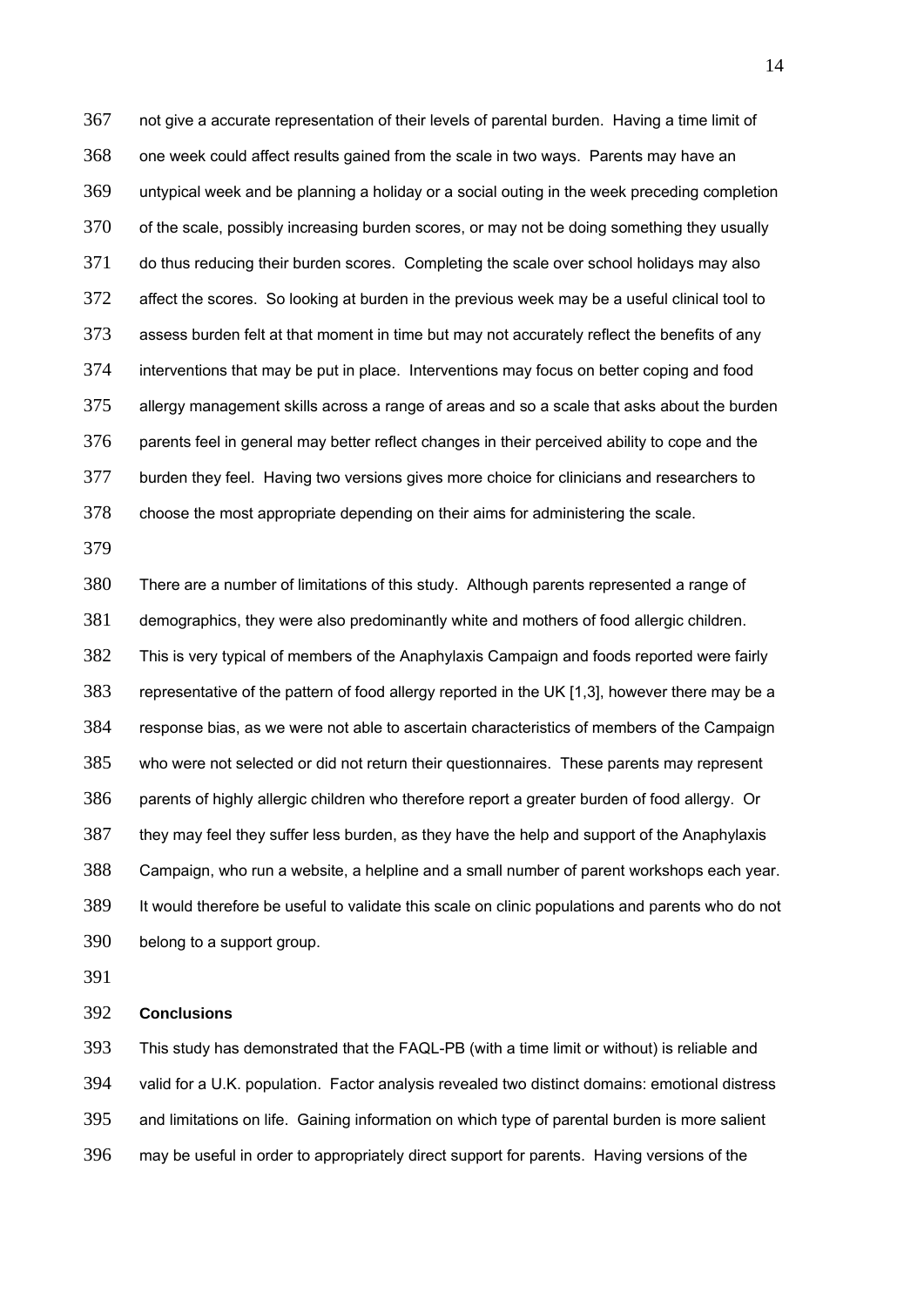- scale with and without time limits increases the choice for clinical and research use and can
- be utilised to measure short and longer-term changes over time or effects of an intervention.
- Validation using a range of different time frames and on clinic and non-support group
- populations is now needed.
- 

# **Acknowledgements**

- We would like to thank the families who took part in this study and Professor Sicherer for
- permission to use the scale in a modified form.
-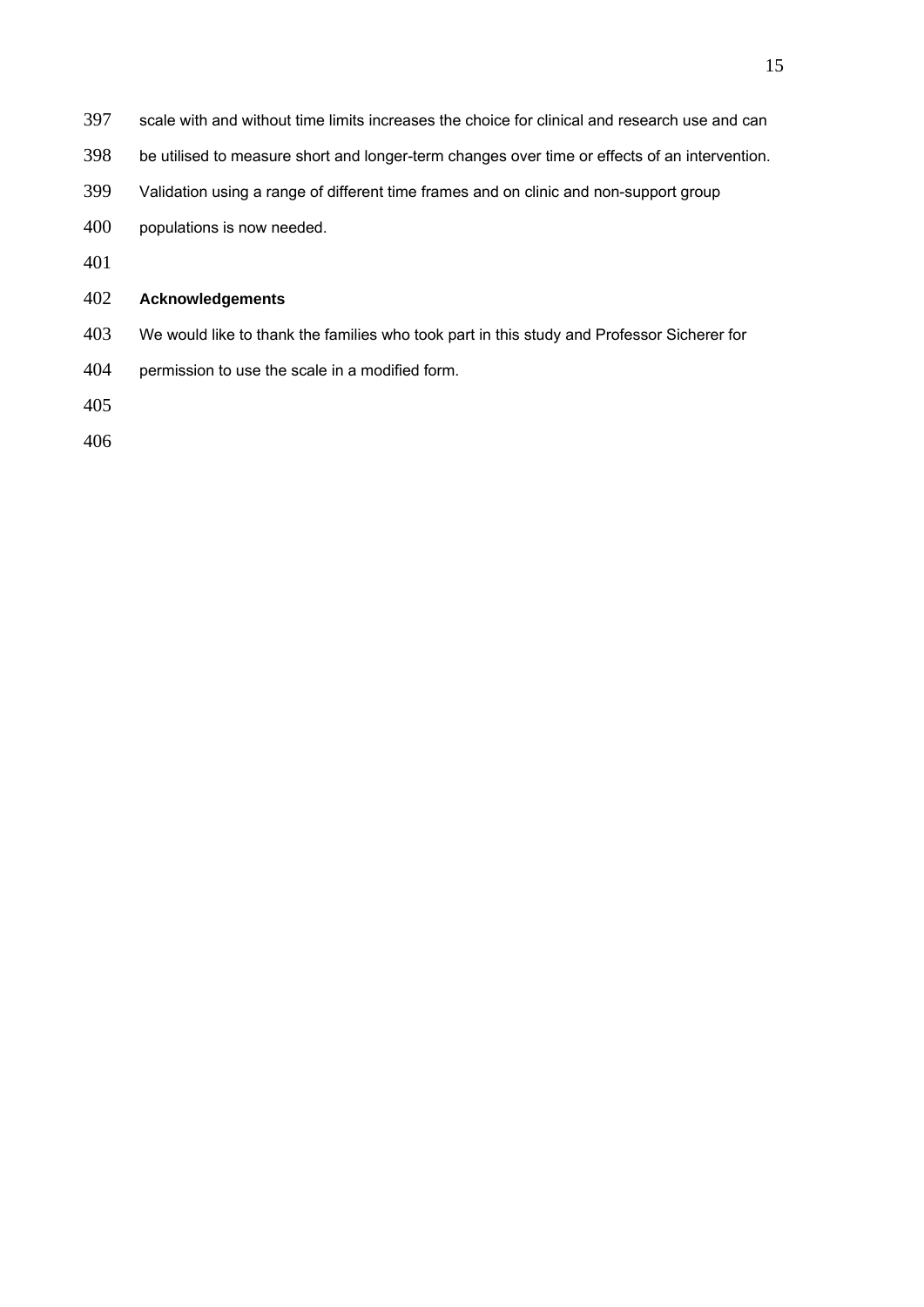| 407 | <b>References</b>                                                                              |
|-----|------------------------------------------------------------------------------------------------|
| 408 | 1. Sicherer, S.H. (2011). Epidemiology of food allergy. Journal of Allergy and Clinical        |
| 409 | Immunology, 127, 594-602.                                                                      |
| 410 |                                                                                                |
| 411 | 2. Gupta, R., Sheikh, A., Strachan, D.P. & Anderson, H.R. (2007). Time Trends in Allergic      |
| 412 | Disorders in the UK. Thorax, 62, 91-96.                                                        |
| 413 |                                                                                                |
| 414 | 3. Kotz, D., Simpson, C.R., Sheikh, A. (2011). Incidence, prevalence, and trends of general    |
| 415 | practitioner-recorded diagnosis of peanut allergy in England, 2001 to 2005. Journal of Allergy |
| 416 | and Clinical Immunology, 127, 623-630.                                                         |
| 417 |                                                                                                |
| 418 | 4. Sicherer, S. H., Noone, S. A. & Munoz-Furlong, A. (2001). The impact of childhood food      |
| 419 | allergy on quality of life. Annals of Allergy and Asthma Immunology, 87, 461-464.              |
| 420 |                                                                                                |
| 421 | 5. Primeau, M. N., Kagan, R., Joseph, L., Lim, H., Dufresne, C., Duffy, C., Prhcal, D. &       |
| 422 | Clarke, A. (2000). The psychological burden of peanut allergy as perceived by adults with      |
| 423 | peanut allergy and the parents of peanut-allergic children. Clinical and Experimental Allergy, |
| 424 | 30, 1135-1143.                                                                                 |
| 425 |                                                                                                |
| 426 | 6. Marklund, B., Ahlstedt, S. & Nordstrom, G. (2006). Health-related quality of life in food   |
| 427 | hypersensitive schoolchildren and their families: parents' perceptions. Health Quality of Life |
| 428 | Outcomes, 4, 48-59.                                                                            |
| 429 |                                                                                                |
| 430 | 7. King, R. M., Knibb, R. C. & Hourihane, J. O'B. (2009). Impact of peanut allergy on quality  |
| 431 | of life, stress and anxiety in the family. Allergy, 64, 461-468.                               |
| 432 |                                                                                                |
| 433 | 8. Avery, N. J., King, R. M., Knight, S. & Hourihane, J. O'B. (2003). Assessment of quality of |
| 434 | life in children with peanut allergy. Pediatric Allergy and Immunololgy, 14, 378-382.          |
| 435 |                                                                                                |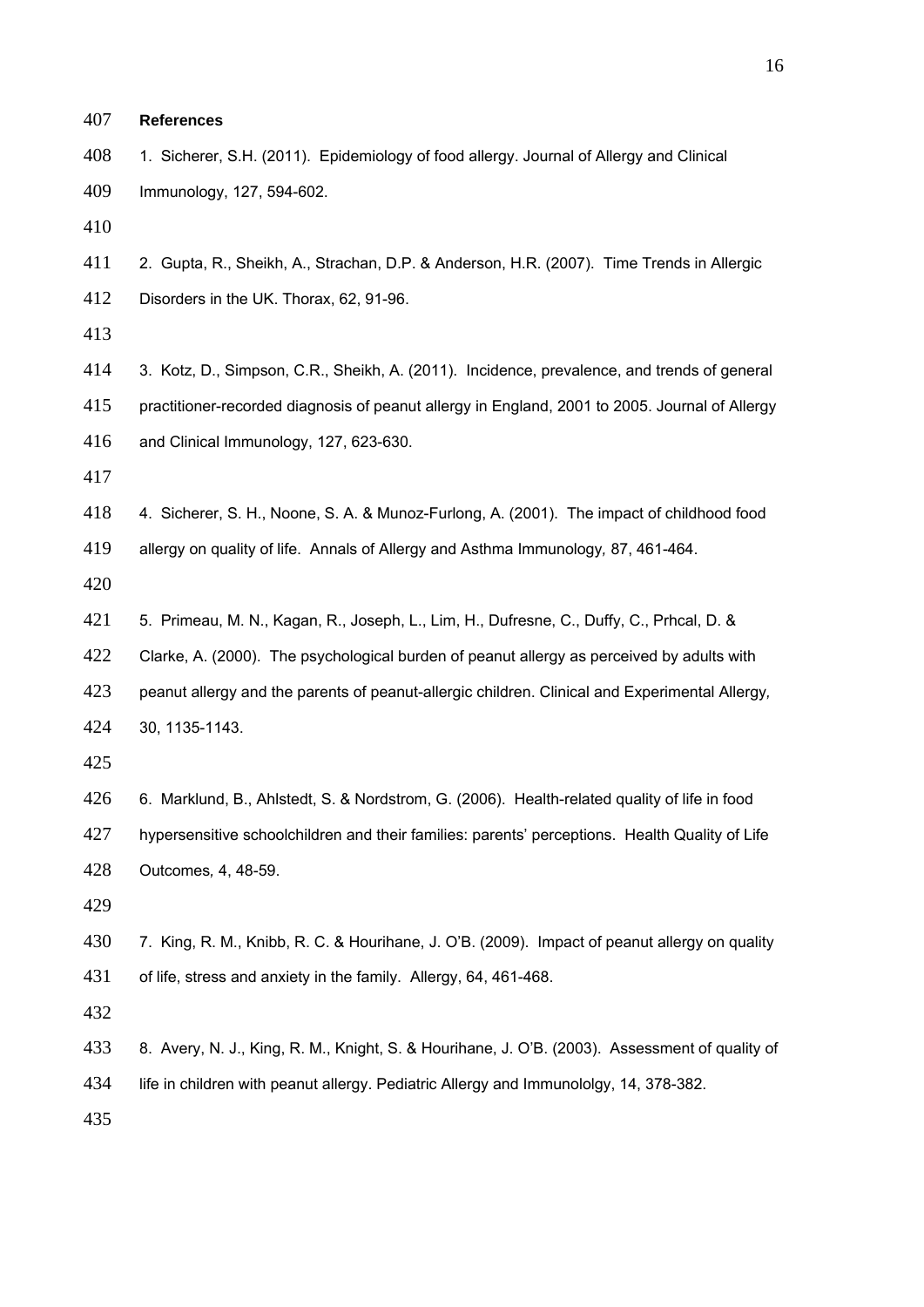- 9. Cummings, A., Knibb, R.C., King, R. & Lucas, J. (2010). The psychosocial impact of food
- allergy on children and adolescents: a review. Allergy, 65, 933-945.

- 10. Valentine, T. & Knibb, R.C. (2011). Exploring quality of life in families of children with and without a severe food allergy. Appetite, 57, 467-474.
- 
- 11. DunnGalvin, A., Flokstra-de Blok, B.M.J., Burks, A., Dubois, A.E.J. & Hourihane JO.
- (2008). Food Allergy Quality of Life Questionnaire (FAQLQ-PF) for children aged 0-12 years:
- Content, Construct and Cross-Cultural Validity. Clinical and Experimental Allergy*,* 38, 977-
- 

986.

- 
- 12. Flokstra-de Blok, B. M. J., DunnGalvin, A., Vlieg-Boerstra, B. J., Oude Elberink, J. N. G.,
- Duiverman, E. J., Hourihane, J. O'B. & Dubois, A. E. J., (2009). Development and validation
- of a self-administered Food Allergy Quality of Life Questionnaire for children. Clinical and Experimental Allergy, 39, 127-137.
- 
- 13. Flokstra-de Blok, B. M. J., DunnGalvin, A., Vlieg-Boerstra, B. J., Oude Elberink, J. N.G.,
- Duiverman, E. J., Hourihane, J.O'B. & Dubois, A. E. J. (2008). Development and validation of
- a self-administered Food Allergy Quality of Life Questionnaire for adolescents. Journal of
- Allergy and Clinical Immunology, 122, 139-144.
- 
- 14. Lebovidge, J. S., Stone, K. D., Twarog, F. J., Raiselis, S.W., Kalish, L. A., Bailey, E. P. & Schneider, L.C. (2006). Development of a preliminary questionnaire to assess parental response to children's food allergies. Annals of Allergy and Asthma Immunolology, 96, 472- 477.
- 
- 15. Gerth van Wijk, R. (2003). Quality of Life, should we bother? Allergy, 58, 284-286.
-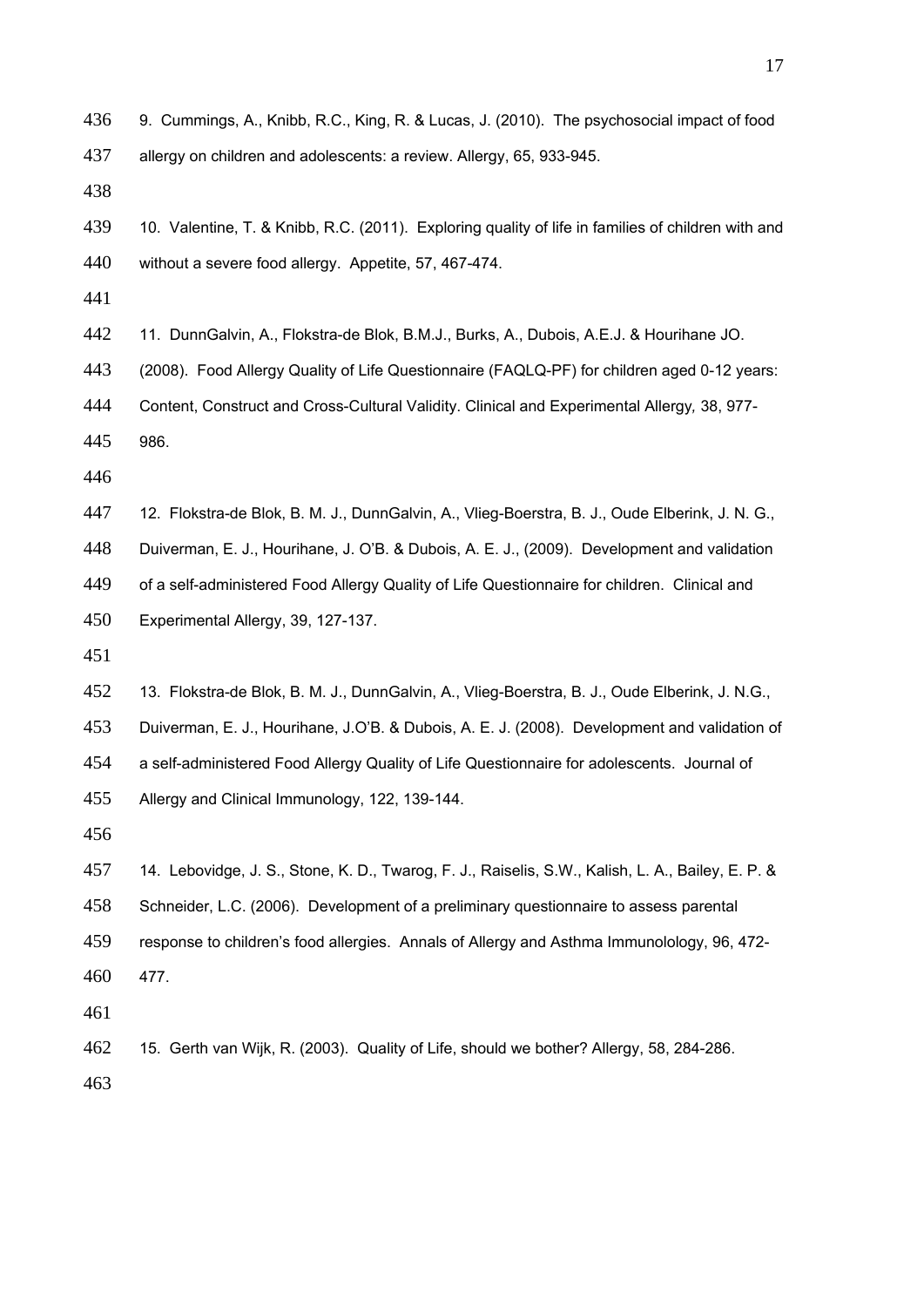| 464 | 16. Cohen, B. L., Noone, N. S., Munoz-Furlong, A. & Sicherer, S. L. (2004). Development of        |
|-----|---------------------------------------------------------------------------------------------------|
| 465 | a questionnaire to measure quality of life in families with a child with food allergy. Journal of |
| 466 | Allergy and Clinical Immunology, 114, 1159-1163.                                                  |
| 467 |                                                                                                   |
| 468 | 17. Chhabra, S.K., Kaushik, S. (2005). Validation of the Asthma Quality of Life                   |
| 469 | Questionnaire (AQLQ-UK English version) in Indian Asthmatic subjects. Indian Journal of           |
| 470 | Chest Diseases and Allied Sciences, 47, 167-173.                                                  |
| 471 |                                                                                                   |
| 472 | 18. Landgraf, J. M., Abetz, L. & Wane, J. E. (1999). The Child Health Questionnaire (CHQ):        |
| 473 | a user's Manual. 2 <sup>nd</sup> ed. Boston: Health Act.                                          |
| 474 |                                                                                                   |
| 475 | 19. Knibb, R.C. & Horton, S. (2008). Can Illness Perceptions and coping predict                   |
| 476 | psychological distress in allergy sufferers? British Journal of Health Psychology, 13, 103-119.   |
| 477 |                                                                                                   |
| 478 | 20. British Psychological Society Code of Ethics and Conduct (2009). Available from               |
| 479 | http://www.bps.org.uk                                                                             |
| 480 |                                                                                                   |
| 481 | 21. Field, A. (2009). Discovering Statistics Using SPSS. 3 <sup>rd</sup> ed. London, U.K: Sage.   |
| 482 |                                                                                                   |
| 483 | 22. Pesudov, K., Burr, J.M., Harley, C. & Elliott, C.B. (2007). The development, assessment       |
| 484 | and selection of questionnaires. Optometry and Vision Science, 84, 603-674.                       |
| 485 |                                                                                                   |
| 486 | 23. Juniper, E.F., Guyatt, G.H., Willan, A. & Griffith, L.E. (1994). Determining a minimal        |
| 487 | important change in a disease-specific quality of life questionnaire. Journal of Clinical         |
| 488 | Epidemiology, 47, 81-87.                                                                          |
| 489 |                                                                                                   |
| 490 | 24. Jaeschke, R., Singer, J. & Guyatt, G. H. (1989). Measurement of health status.                |
| 491 | Ascertaining the minimal clinically important difference. Control Clinical Trials, 10, 407-15.    |
| 492 |                                                                                                   |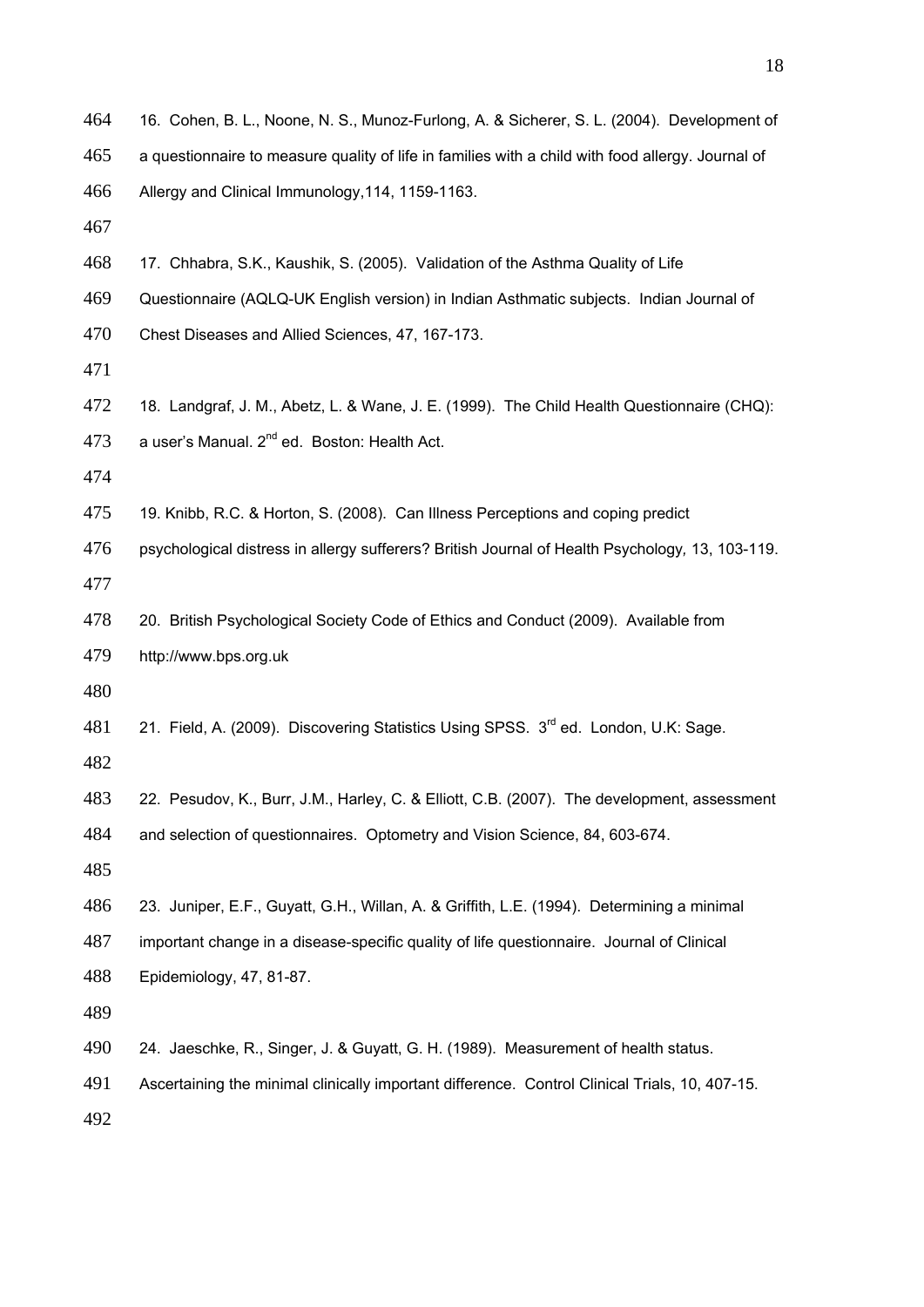- 25. De vet, H.C., Terwee, C.B., Ostelo, H.B., Knol, D.L. & Bouter, L.M. (2006). Minimal
- changes in health status questionnaires: distinction between minimally detectable change and
- minimally important change. Health and Quality of Life Outcomes, 4, 54-58.
- 
- 26. Leung, T.F., Yung, Y.S., Wong, C.Y.Li & Wong, G.W.K. (2009). Quality-of-life
- assessment in Chinese families with food-allergic children. Clinical and Experimental Allergy, 39, 890-896.
- 
- 27. Oude Elberink, J. N., de Monchy, J.G., Golden, D. B., Brouwer, J. L., Guyatt, G. H. &
- Dubois, A. E. (2002). Development and validation of a health-related quality-of-life
- questionnaire in patients with yellow jacket allergy. Journal of Allergy and Clinical
- Immunology, 109, 162-70.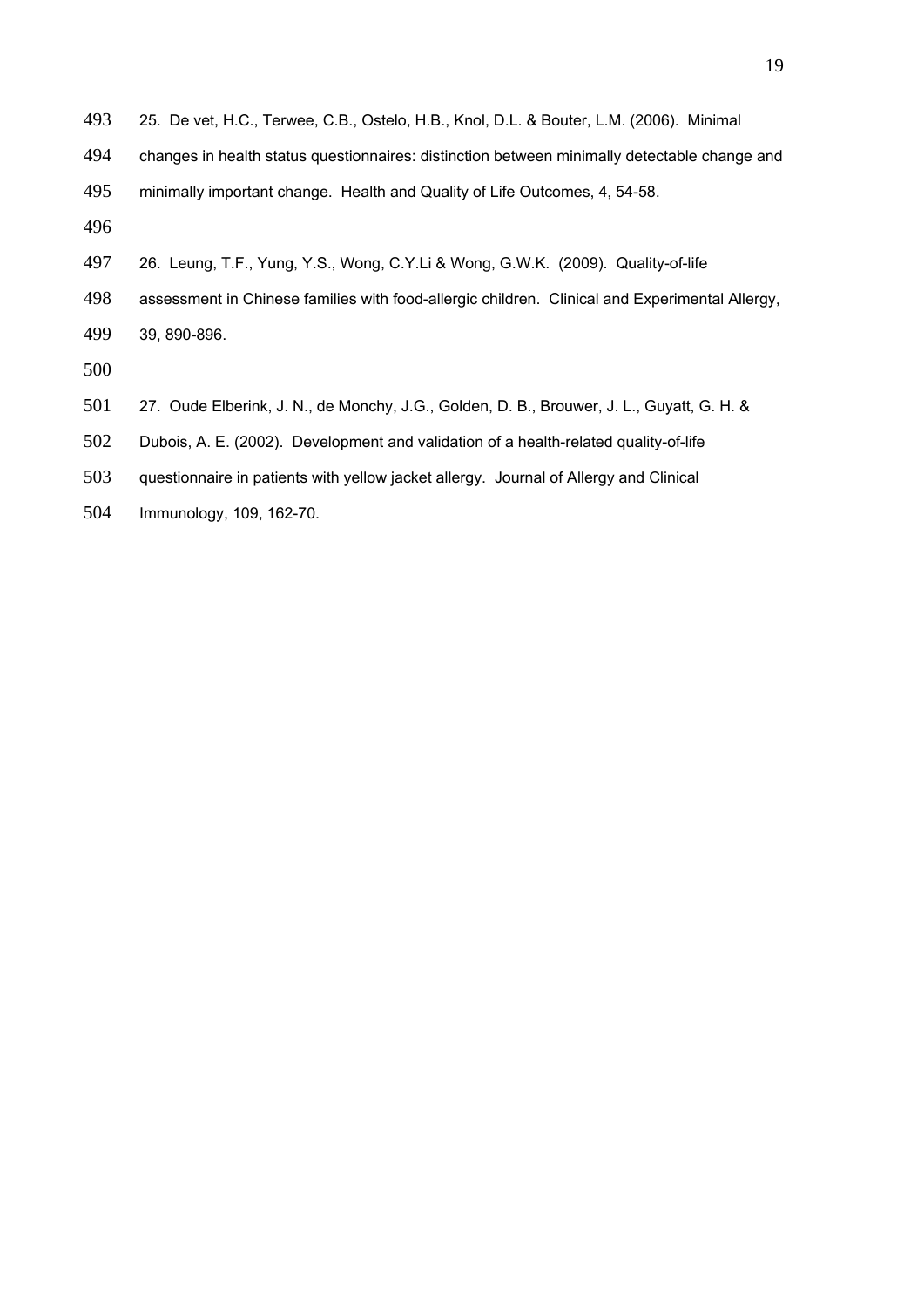505 Table 1. Characteristics of respondents in the time limited and no-time limited group and the

506 whole group

|                                               |              | Whole      | <b>Time</b> | No-time    | P values |
|-----------------------------------------------|--------------|------------|-------------|------------|----------|
|                                               |              | group      | limited     | limited    |          |
|                                               |              |            | group       | group      |          |
| Gender of respondent                          |              | 699(92.5)  | 412 (92.8)  | 286 (92.3) | 0.79     |
| Mother                                        |              |            |             |            |          |
| Married/Co-habiting                           |              | 645 (85.3) | 377 (84.9)  | 268 (86.5) | 0.56     |
| Single/divorced/widowed                       |              | 85 (11.3)  | 53 (11.9)   | 31(10.0)   | 0.41     |
| Work status<br>Working full-time or part-     |              | 533 (70.5) | 320 (72.0)  | 213 (68.8) | 0.32     |
| time                                          |              |            |             |            |          |
| Homemaker/Unemployed/Retired                  |              | 195 (25.7) | 108(24.3)   | 86 (27.7)  | 0.30     |
| Children in family (mean N)                   |              | 2.1        | 2.2         | 2.0        | 0.01     |
| Children in family with food allergy (mean N) |              | 1.1        | 1.1         | 1.1        | 0.98     |
| Food allergic children's age (mean years)     |              | 8.9        | 9.5         | 8.2        | < 0.001  |
| Gender of child with food allergy             |              | 500 (60.9) | 303(62.6)   | 196 (58.5) | 0.24     |
| Male                                          |              |            |             |            |          |
|                                               | Female       | 321(39.1)  | 181 (37.4)  | 139 (41.5) | 0.24     |
| Number of food allergies reported             | $\mathbf{1}$ | 402 (49.1) | 246 (51.0)  | 155 (46.3) | 0.20     |
| allergy                                       |              |            |             |            |          |
|                                               | >1 allergy   | 417 (50.9) | 236 (49.0)  | 180 (53.7) | 0.16     |
| Allergy diagnosed clinically                  |              | 810 (98.7) | 483 (99.8)  | 327 (97.6) | 0.12     |
| Suffers from anaphylaxis                      |              | 474 (57.7) | 275 (56.8)  | 197 (58.9) | 0.57     |
| Has medication                                |              | 790 (96.2) | 465 (96.1)  | 323 (96.4) | 0.80     |
| Carries EpiPen/AnaPen                         |              | 749 (91.2) | 442 (91.3)  | 306 (91.3) | 0.95     |
| Has eczema/asthma/hayfever                    |              | 580 (76.7) | 340 (76.6)  | 239 (77.1) | 0.59     |
| 507<br>Values given as number (%)             |              |            |             |            |          |
| 508                                           |              |            |             |            |          |
| 509                                           |              |            |             |            |          |

510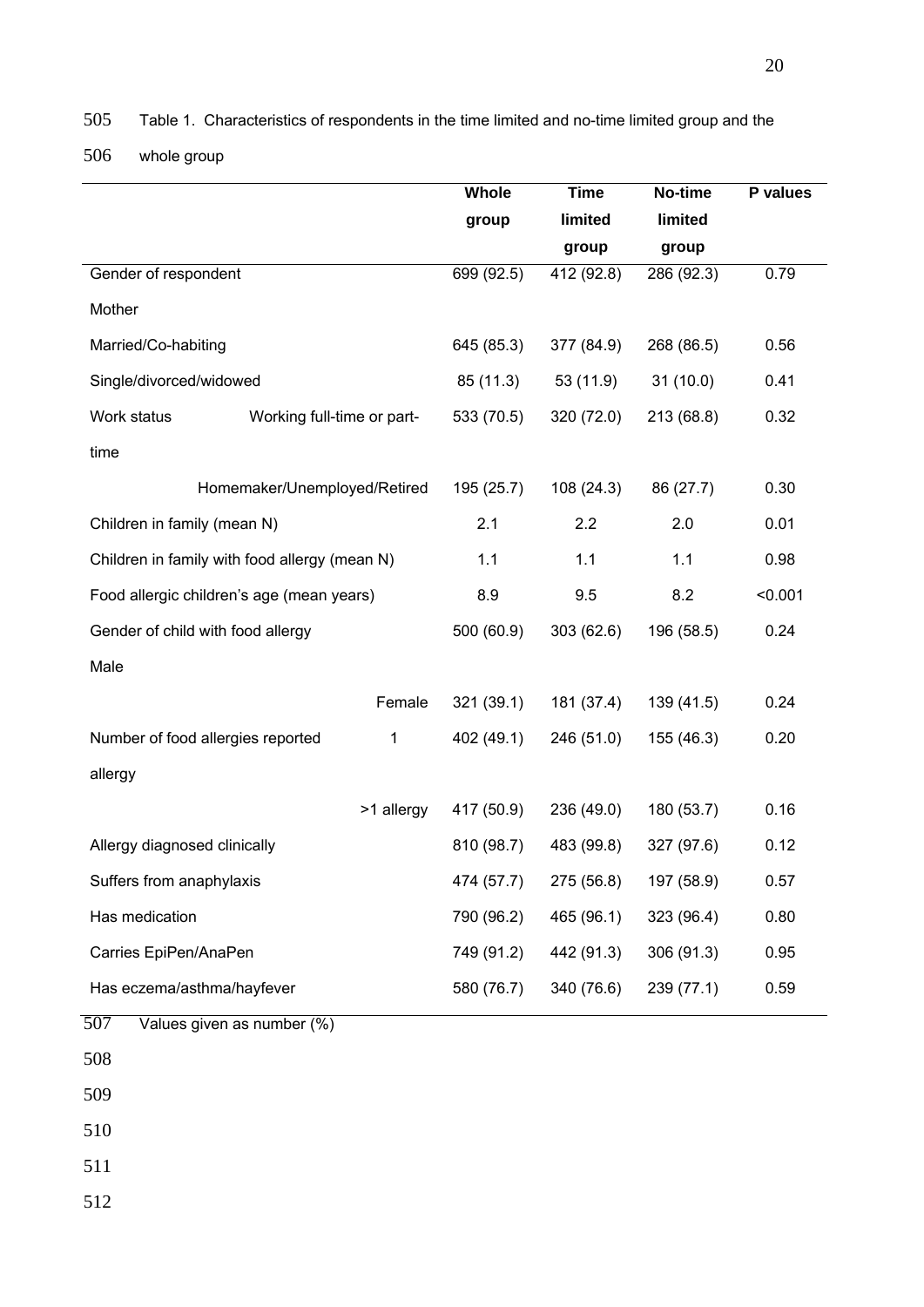| Item (abbreviated wording)                                             | <b>Factor One</b> | <b>Factor Two</b>  |
|------------------------------------------------------------------------|-------------------|--------------------|
|                                                                        | <b>Emotional</b>  | <b>Limitations</b> |
|                                                                        | <b>Distress</b>   | on Life            |
| Frightened by thought child will have a reaction                       | .828              |                    |
| Worry won't be able to help child if they have allergic reaction       | .812              |                    |
| Worry that child may not overcome their food allergy                   | .808              |                    |
| Sadness regarding burden child carries because of food allergy         | .796              |                    |
| Troubled by concerns over child's health                               | .785              |                    |
| Troubled by child attending school, camp or daycare                    | .769              |                    |
| Anxiety related to child's food allergy                                | .756              |                    |
| Troubled by leaving child in care of others                            | .751              |                    |
| Concern over child being near others while eating                      | .710              |                    |
| Frustration over others lack of appreciation of seriousness of allergy | .695              |                    |
| Worry child will not have normal upbringing                            | .683              |                    |
| Choices limited when planning a holiday                                |                   | .837               |
| Choices limited when going to a restaurant                             |                   | .835               |
| Limited when participating in social activities                        |                   | .800               |
| Have to spend extra time preparing meals                               | (.426)            | .625               |
| Take special precautions before leaving the house                      | (.497)            | .585               |
| Concern over child's nutrition                                         |                   | .392               |
| <b>Eigenvalue</b>                                                      | 7.21              | 3.99               |
| % variance explained                                                   | 42.39             | 23.48              |

# 513 Table 2. Factor analysis loadings, eigenvalues and % variance explained for FAQL-PB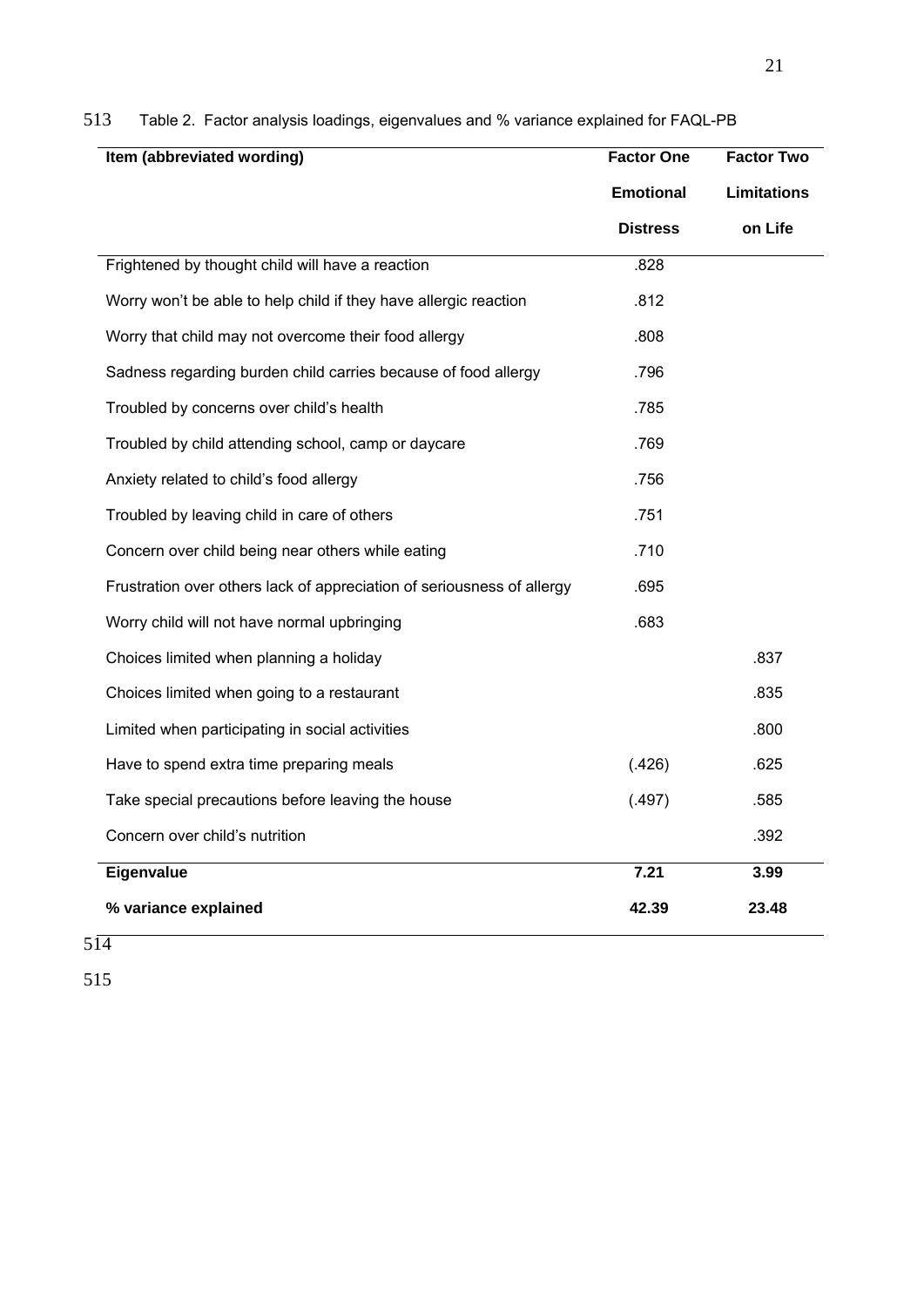# 516 Table 3. Cronbach's alpha for FAQL-PB scale and the two sub-scales

|                           | <b>Factor One</b>   | <b>Factor Two</b>         | <b>Overall scale</b> |  |
|---------------------------|---------------------|---------------------------|----------------------|--|
|                           | Limitations on life | <b>Emotional distress</b> |                      |  |
| Whole group               | 0.952               | 0.860                     | 0.952                |  |
| <b>Time limited group</b> | 0.950               | 0.860                     | 0.952                |  |
| No-time limited group     | 0.930               | 0.857                     | 0.941                |  |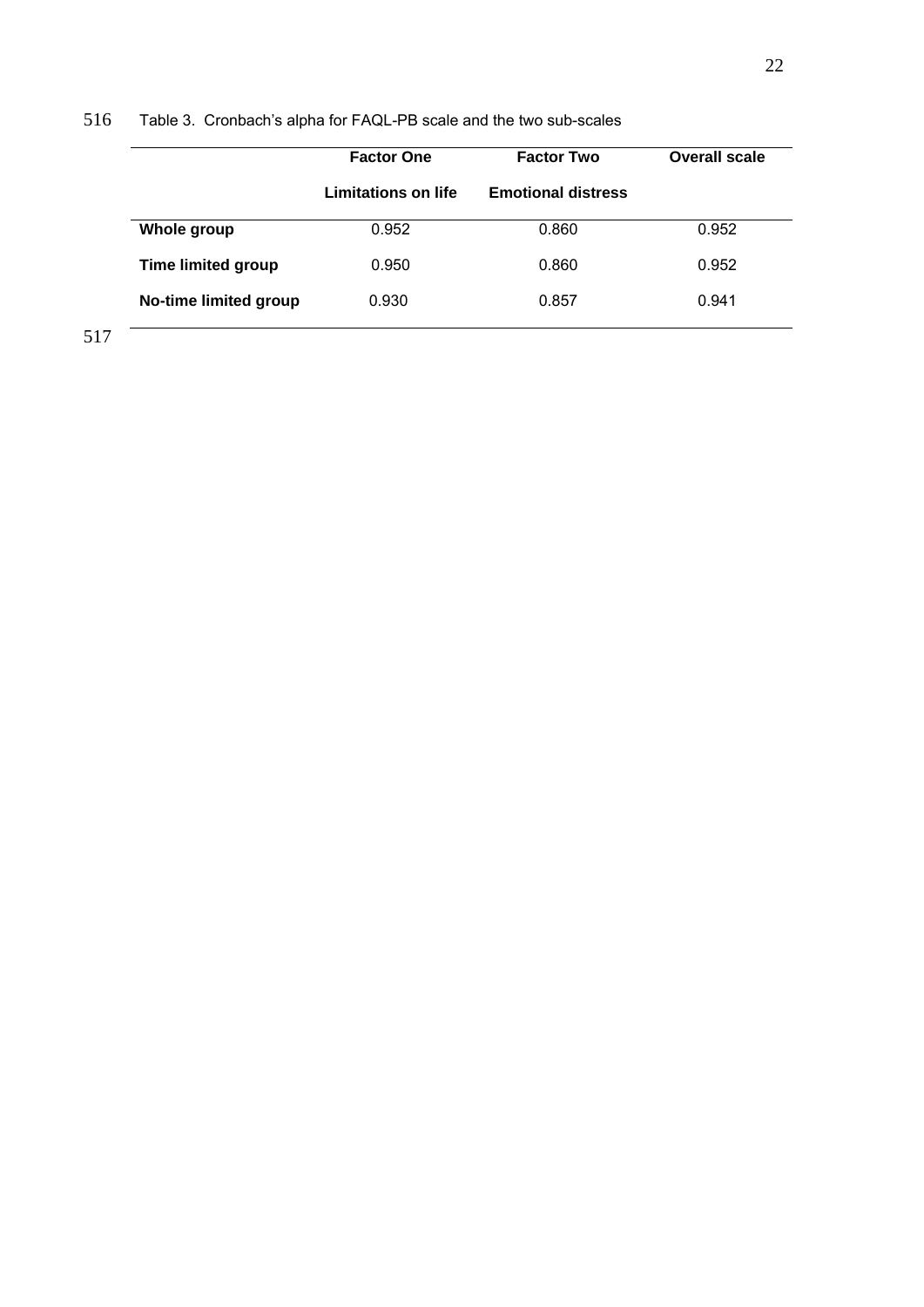518 Table 4. Correlations between the FAQL-PB mean total score with the CHQ-PF50 mean sub-

519 scale scores and expectation of outcome questions

| CHQ-PF50                                    | Whole      | <b>Time limited</b> | No-time       |
|---------------------------------------------|------------|---------------------|---------------|
|                                             | group      | group               | limited group |
| Global Health (GGH)                         | $-.260**$  | $-.243**$           | $-.360**$     |
| Physical Functioning (PF)                   | $-.205**$  | $-.223**$           | $-.208**$     |
| Role/Social Limitations - Emotional-        | $-.238**$  | $-.270**$           | $-.231**$     |
| Behavioural (REB)                           |            |                     |               |
| Role/Social Limitations-Physical (RP)       | $-0.256**$ | $-.216**$           | $-.341**$     |
| Bodily Pain (BP)                            | $-169**$   | $-0.139**$          | $-0.235**$    |
| General Behaviour (BE)                      | $-.155**$  | $-172**$            | $-.150*$      |
| Global Behavour (GBE)                       | $-.102*$   | $-148**$            | $-0.085$      |
| Mental health (MH)                          | $-.251**$  | $-.267**$           | $-.240**$     |
| Self-Esteem (SE)                            | $-.109**$  | $-0.059$            | $-.193**$     |
| General Health Perceptions (GH)             | $-.408**$  | $-.373**$           | $-.540**$     |
| Changes in Health (CH)                      | .070       | .095                | .040          |
| Parental Impact - Emotional (PE)            | $-.314**$  | $-.351**$           | $-.348**$     |
| Parental Impact - Time (PT)                 | $-.419**$  | $-466**$            | $-450**$      |
| Family Activities (FA)                      | $-.390**$  | $-446**$            | $-.411**$     |
| Family Cohesion (FC)                        | $-0.031$   | $-0.09$             | $-0.054$      |
| <b>Expectation of Outcome</b>               |            |                     |               |
| Serious reaction on ingestion of food       | $.218**$   | .189**              | .255**        |
| Dying on ingestion of food                  | $.361**$   | $.317***$           | .455**        |
| Expectation of outcome mean score           | $.344**$   | $.301**$            | .418**        |
| $*_{n}$ / 0 $\sigma$ $*_{n}$ / 0 0 $\sigma$ |            |                     |               |

520  $\sqrt{\frac{1}{2}p}$  <0.05 \*\*p<0.01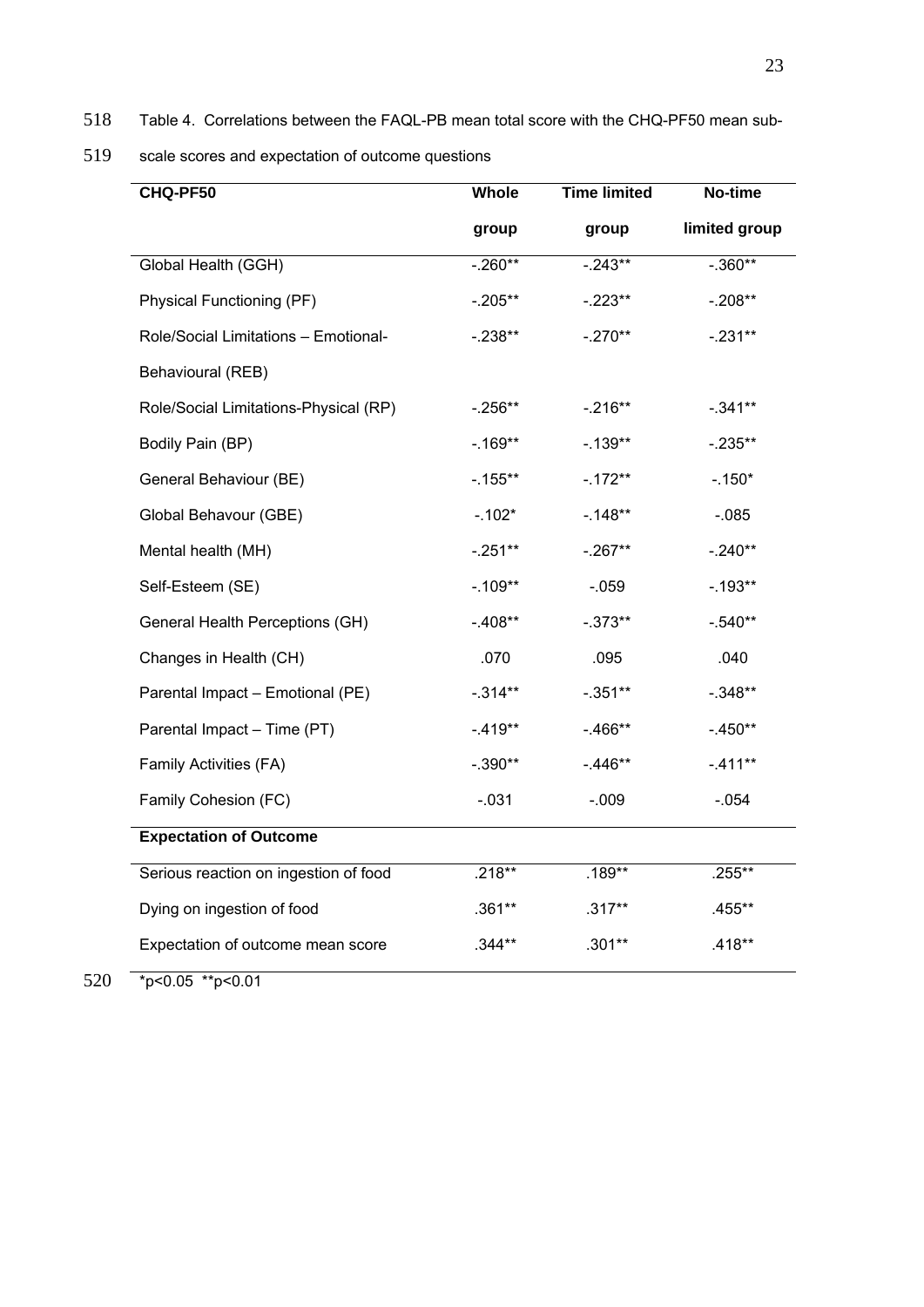521 Table 5. Mean (standard deviation) FAQL-PB total scale scores for the time limited group, no-time limited group and the whole group, split by respondent

#### 522 characteristics

|                                 |                         | <b>Whole group</b>         | <b>Time limited group</b>  | No time-limited group      | p-values <sup>a</sup> |
|---------------------------------|-------------------------|----------------------------|----------------------------|----------------------------|-----------------------|
| Parent gender                   | male                    | 66.69 (17.74)              | 61.83(17.02)               | 72.93 (17.23)              | 0.18                  |
|                                 | female                  | 69.88 (23.62)              | 63.10 (23.38)              | 79.71 (20.33)              | < 0.001               |
| <b>Marital status</b>           | married                 | 69.00 (23.27) <sup>b</sup> | 62.42 $(22.85)^c$          | 78.29 (20.58) <sup>d</sup> | < 0.001               |
|                                 | single/divorced/widowed | 75.56 $(21.87)^b$          | 68.30 (22.98) <sup>c</sup> | 86.46 (14.39) <sup>d</sup> | < 0.001               |
| Work status                     | working                 | 68.19 $(23.55)^{b}$        | 61.50 $(23.09)^c$          | 78.31 (20.47)              | < 0.001               |
|                                 | not working             | 73.96 $(22.33)^{b}$        | 67.57 (22.70) <sup>c</sup> | 82.00 (19.27)              | < 0.001               |
| Gender of child with allergy    |                         |                            |                            |                            |                       |
|                                 | male                    | 69.94 (23.23)              | 64.09 (23.32)              | 78.73 (20.08)              | < 0.001               |
|                                 | female                  | 70.07 (23.12)              | 62.02 (22.28)              | 80.43 (19.97)              | < 0.001               |
| N of children with food allergy |                         |                            |                            |                            |                       |
|                                 | 1 child                 | 69.30 (23.30)              | 62.33 (22.93)              | 79.27 (20.02)              | < 0.001               |
|                                 | >1 child                | 75.24 (24.05)              | 71.11 (24.88)              | 80.74 (22.15)              | 0.53                  |
| N of allergies                  |                         |                            |                            |                            |                       |
|                                 | 1 allergy               | 67.47 (22.58) <sup>b</sup> | 61.36 (22.86)              | 76.68 (18.51)              | < 0.001               |
|                                 | >1 allergy              | 72.37 $(23.51)^b$          | 65.33 (22.91)              | 81.70 (21.02)              | < 0.001               |